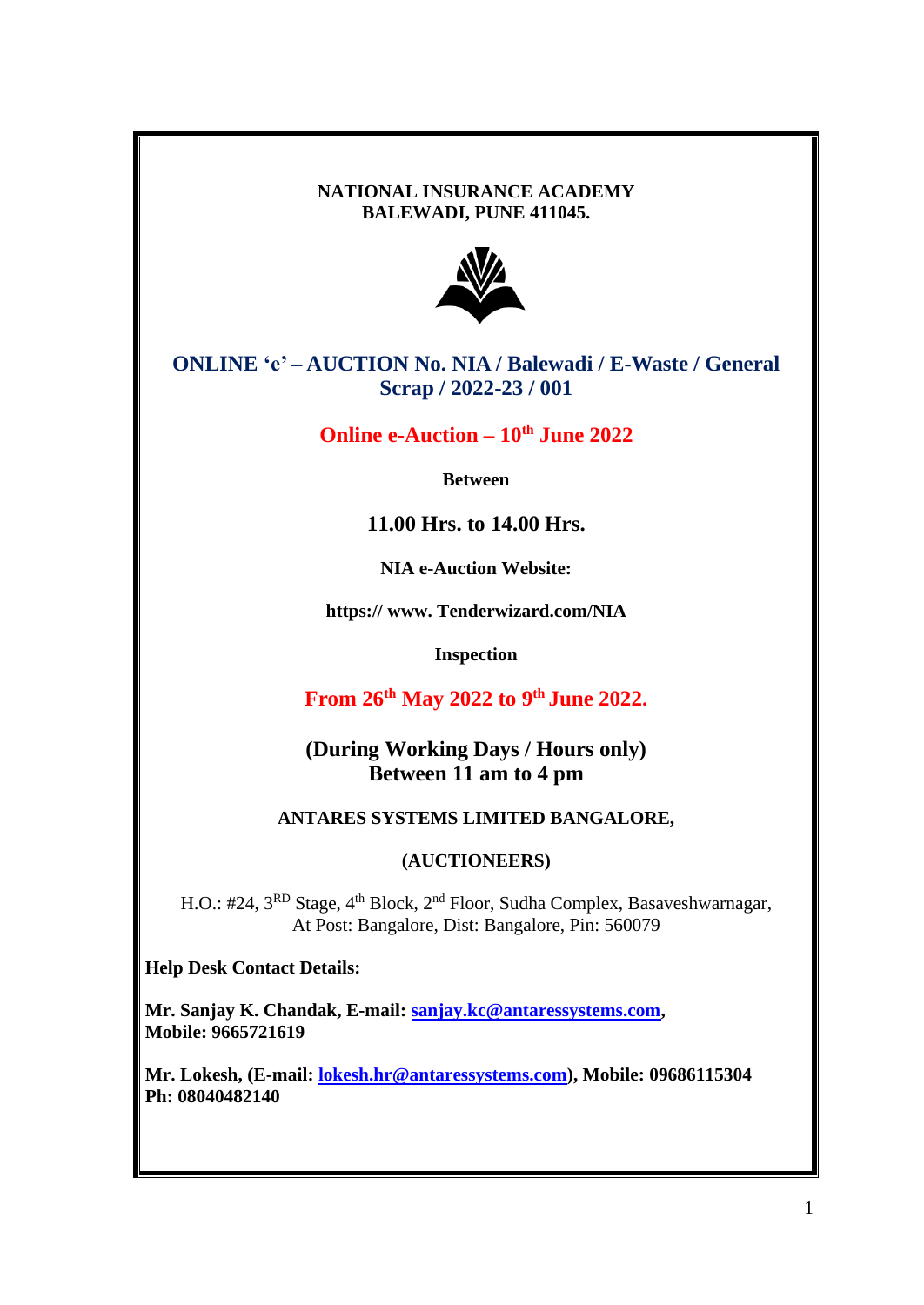# **NATIONAL INSURANCE ACADEMY**

25, Balewadi, NIA Post Office, Balewadi, Baner Road, Pune 411045 Ph: 020-27204047 / 27204075 Mobile: 9423219013 / 9850130100 E-mail : [snrane@niapune.org.in](mailto:snrane@niapune.org.in) / [pvveer@niapune.org.in](mailto:pvveer@niapune.org.in)

# **ONLINE AUCTION SALE**

On-line Auction platform and Support Services Provided by:

# **ANTARES SYSTEMS LTD, (TENDERWIZARD)** (AUCTIONEERS) **H.O: #24, 3 rd Stage, 4 th Block, 2 nd Floor, Sudha Complex, Basaveshwarnagar, At Post: Bangalore, Dist: Bangalore, Pin: 560079, (Karnataka). Ph:080-40482000/49352000. Mobile No. (Maharashtra): Sanjay Chandak - 09665721619. e-Mail id: sanjay.kc@antaressystems.com lokesh.hr@antaressystems.com**

Please visit **<https://www.tenderwizard.com/NIA>** before bidding for additional information.

Antares Systems Ltd. (Tenderwizard) is an authorized e-Auction / e-Tender service provider for NIA Pune to obtain rates on-line through its portal [https://www.tenderwizard.com/NIA.](https://www.tenderwizard.com/NIA) The sale and purchase are directly made by the Seller and buyer/s (Bidder/s). NIA Pune will sell e-Waste and General Scrap lying at its Campus at staggered locations through On-line "e-Auction" subject to terms and conditions annexed here to and as per schedule of programme given `below'.

#### **Schedule of Programme:**

| <b>Inspection of Scrap/</b><br><b>Materials</b>                                                              | 26.05.2022 to 09.06.2022. Time: 11.00 Hrs. to 16.00 Hrs.<br>(Except all Saturdays, Sundays & Holidays)                                                                                                                                                                       |  |
|--------------------------------------------------------------------------------------------------------------|------------------------------------------------------------------------------------------------------------------------------------------------------------------------------------------------------------------------------------------------------------------------------|--|
| <b>On-Line e-Auction</b>                                                                                     | $10^{th}$ June 2022 Time: From 11.00 am to 2.00 pm                                                                                                                                                                                                                           |  |
| <b>EMD Details</b>                                                                                           | Rs.25,000.00.                                                                                                                                                                                                                                                                |  |
| <b>Venue of Inspection and</b><br><b>Contact Person</b>                                                      | National Insurance Academy, 25, Balewadi, NIA Post<br>Office, Balewadi, Baner Road, Pune 411045<br>S.N. Rane – 9423219013, P.V. Veer - 9850130100                                                                                                                            |  |
| <b>Bidder Registration Process</b><br>& Fees For e-Auction<br>Portal Login Id & Password<br>(Non-Refundable) | One Time Bidder Registration Fees Rs.1,000.00 +<br>18% (GST) through e-Payment Gateway on NIA e-Auction<br>Portal i.e., https://www.tenderwizard.com/NIA Note:<br>The e-Payment Gateway is available on e-Auction<br><b>Portal for making the Online Bidder Registration</b> |  |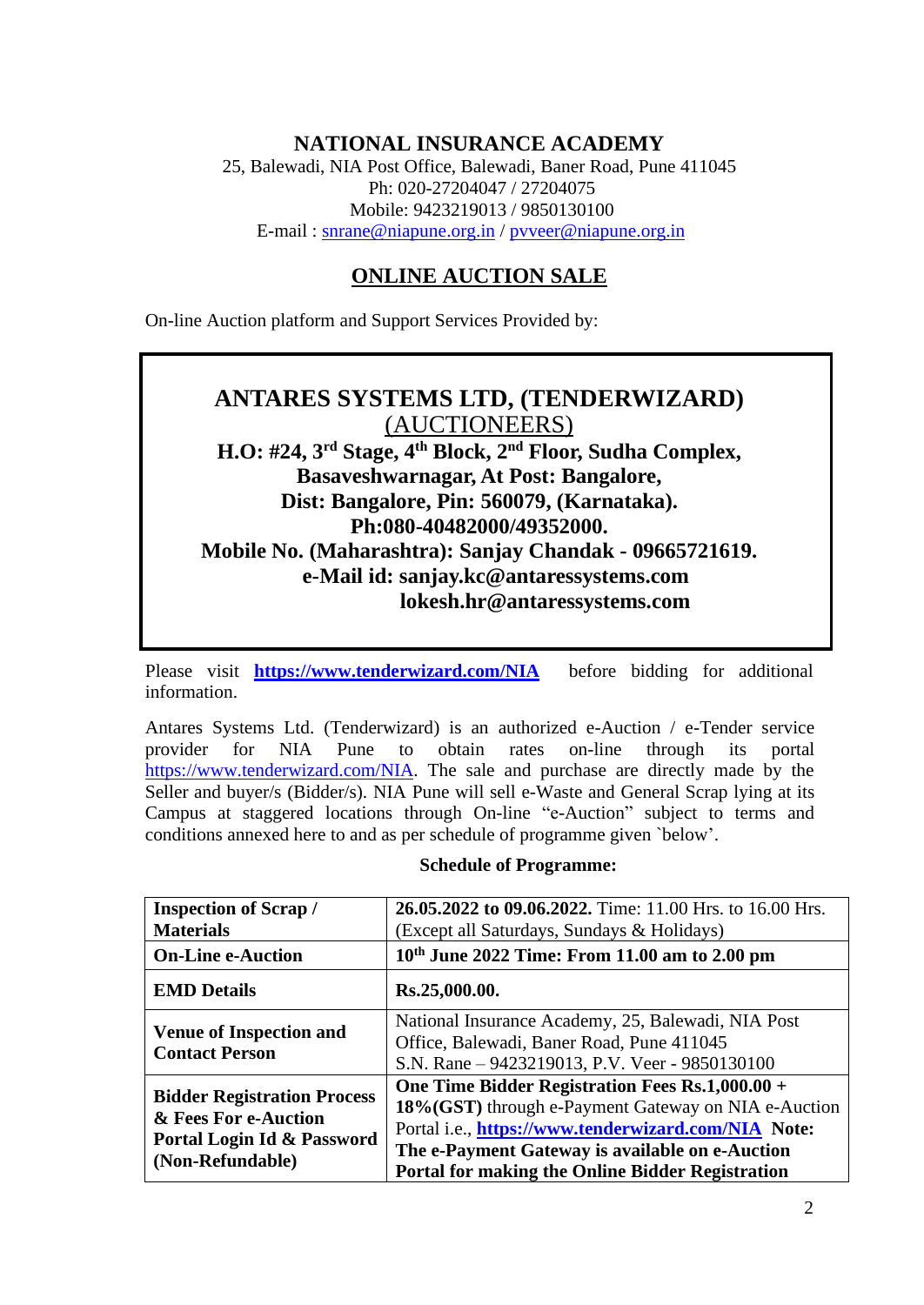|            | Payment.                                                                                                                                                                                   |  |  |  |  |
|------------|--------------------------------------------------------------------------------------------------------------------------------------------------------------------------------------------|--|--|--|--|
|            | Bidders are required to enroll for Bidder Registration on the                                                                                                                              |  |  |  |  |
|            | Tender wizard Portal (URL:                                                                                                                                                                 |  |  |  |  |
|            | https://www.tenderwizard.com/NIA ) by clicking on the link<br>"Bidder Registration" on the home page of e-Auction Portal<br>which is chargeable. $(Rs.1000/- + GST 18%)$ to be paid online |  |  |  |  |
|            |                                                                                                                                                                                            |  |  |  |  |
|            | e-payment gateway).                                                                                                                                                                        |  |  |  |  |
|            | <b>Note: Information about e-Auction Portal.</b>                                                                                                                                           |  |  |  |  |
|            | More information useful for submitting online bids on the                                                                                                                                  |  |  |  |  |
|            | NIA e-Auction Tenderwizard Portal may be obtained at:                                                                                                                                      |  |  |  |  |
|            | https://www.tenderwizard.com/NIA                                                                                                                                                           |  |  |  |  |
|            |                                                                                                                                                                                            |  |  |  |  |
|            | <b>N.B:</b> Bidders are requested to refer to the Bidder's manual<br>by downloading the Bidder's Manual by visiting on home<br>https://www.tenderwizard.com/NIA<br>of<br>and<br>page       |  |  |  |  |
|            |                                                                                                                                                                                            |  |  |  |  |
|            |                                                                                                                                                                                            |  |  |  |  |
|            | following KEY INSTRUCTIONS for BIDDERS<br>by                                                                                                                                               |  |  |  |  |
|            | clicking on "Latest Circulars / Formats / Help Manuals                                                                                                                                     |  |  |  |  |
|            | <b>FAQ".</b> The complete Step by Step "Bidders Help"                                                                                                                                      |  |  |  |  |
|            | <b>Manual For e-Auction Bidding Process, Bidders</b>                                                                                                                                       |  |  |  |  |
|            | <b>Registration Process, System Settings Requirements &amp;</b>                                                                                                                            |  |  |  |  |
|            | JAVA Settings Manuals, e-Payment Guidelines" &                                                                                                                                             |  |  |  |  |
|            | "Digital Signature Certificate Process" these details are                                                                                                                                  |  |  |  |  |
|            | available on e-Auction Website regarding the e-Auction.                                                                                                                                    |  |  |  |  |
|            | <b>Note:</b> Online Support / Web Support / E-Mail Support /                                                                                                                               |  |  |  |  |
|            | Phone Support are also available for Bidders as well as                                                                                                                                    |  |  |  |  |
|            | Dept. Officials. Online support through "Team-viewer" or                                                                                                                                   |  |  |  |  |
|            | "Ammy-Admin" Remote software only. For Downloading                                                                                                                                         |  |  |  |  |
|            | this software, the downloading software links are available                                                                                                                                |  |  |  |  |
|            | on home page of e-Auction Website.                                                                                                                                                         |  |  |  |  |
|            |                                                                                                                                                                                            |  |  |  |  |
|            | · Obtaining a Digital Certificate and its Usage:<br>On e-                                                                                                                                  |  |  |  |  |
|            | Auction System the bids should be Encrypted and Signed                                                                                                                                     |  |  |  |  |
|            | electronically with a Digital Signature Certificate (DSC) to                                                                                                                               |  |  |  |  |
|            | establish the identity of the bidder on online Portal.                                                                                                                                     |  |  |  |  |
|            |                                                                                                                                                                                            |  |  |  |  |
|            | Note: Digital Signature Certificates: Class III Signing                                                                                                                                    |  |  |  |  |
|            | Digital Signature Certificate is required for e-Auction.                                                                                                                                   |  |  |  |  |
|            | (DSCs) are issued by an approved Certifying Authority, by                                                                                                                                  |  |  |  |  |
|            | the Controller of Certifying Authorities (CCA India),                                                                                                                                      |  |  |  |  |
| <b>DSC</b> | Government of India.                                                                                                                                                                       |  |  |  |  |
|            |                                                                                                                                                                                            |  |  |  |  |
|            | • The Bidders may obtain III digital certificate from any                                                                                                                                  |  |  |  |  |
|            | Certifying Authority or Sub certifying Authority authorized                                                                                                                                |  |  |  |  |
|            | by the Controller of Certifying Authorities on the portal                                                                                                                                  |  |  |  |  |
|            | http://cca.gov.in.<br>obtain<br>information<br><b>or</b><br>may<br>and                                                                                                                     |  |  |  |  |
|            | application format and documents required for issue of                                                                                                                                     |  |  |  |  |
|            | digital certificate from our Service Provider for Electronic                                                                                                                               |  |  |  |  |
|            | submission.                                                                                                                                                                                |  |  |  |  |
|            |                                                                                                                                                                                            |  |  |  |  |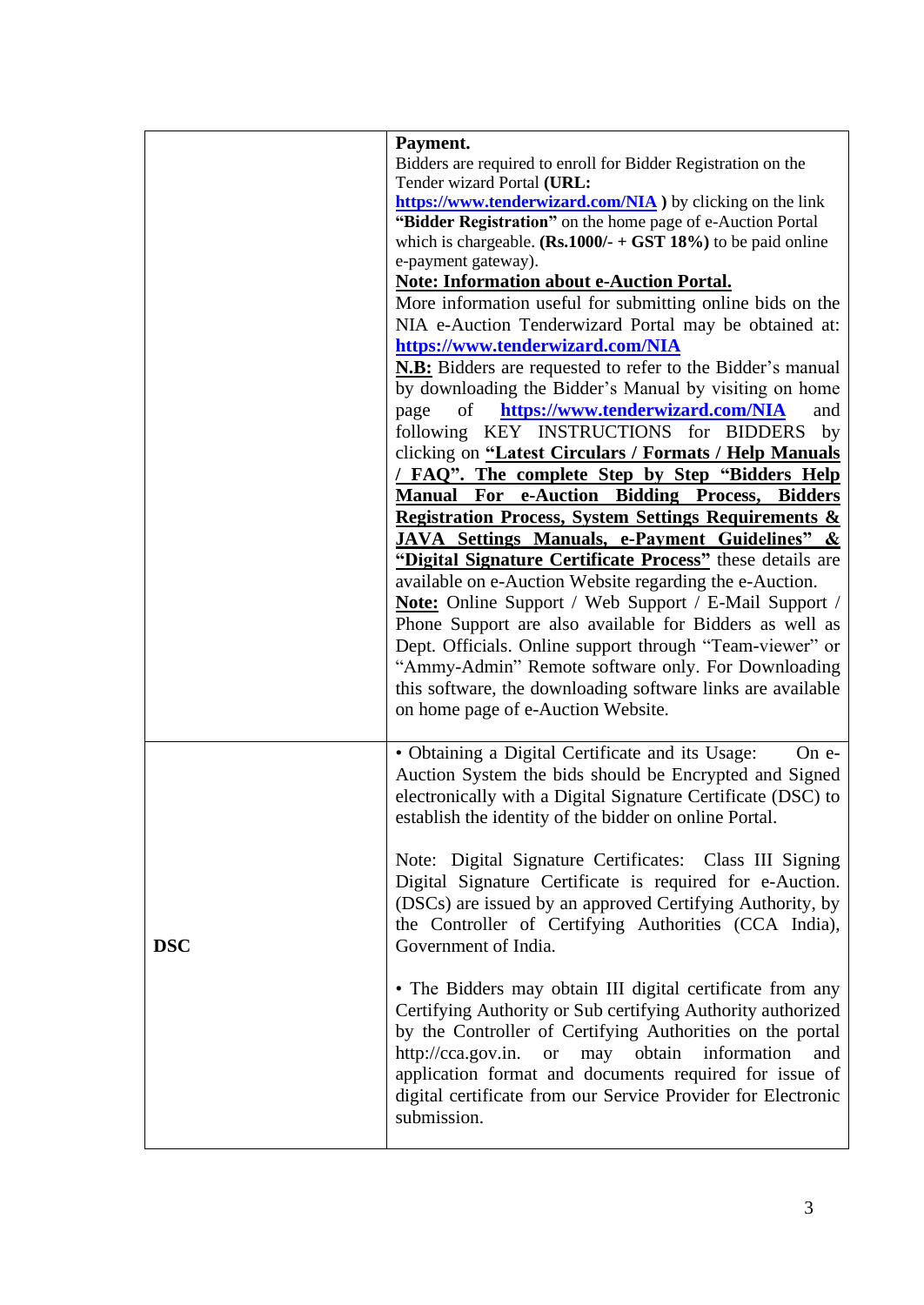#### **STANDARD TERMS AND CONDITIONS OF e-AUCTION SALE**

#### **ANNEXURE -A**

#### **Your offer should be basic price per UoM (all the Taxes & Duties will be EXTRA) TCS will be extra at actual.**

#### **DEFINITIONS:**

**SELLER**: -Seller referred in this catalog is **National Insurance Academy**, 25, Balewadi, NIA Post Office, Balewadi, Baner Road, Pune 411045

**SERVICE PROVIDER**: **Antares Systems Ltd (Tender wizard).** (Here in after referred to as "service provider.") is an e-Commerce / e-Auction service provider appointed by the seller to facilitate virtual auction by the seller. **Antares Systems Ltd (Tender wizard)** will only facilitate On-line auction and is considered as third party not particularly interested in the item/s being sold on behalf of seller.

**BIDDER** – Any person - as an individual OR a proprietor OR a partner OR an authorized representative of any company OR any legal entity and who is paying the requisite pre-bid EMD and registered at **Antares Systems Ltd (Tenderwizard).** and who makes or places a bid for and purchases the auction property either in part or in full is considered as a bidder. One individual can represent as a bidder on his own behalf and on behalf of other companies provided, he registers himself in those capacity separately i.e., for each representation he should pay separate pre-bid Earnest Money Deposit. Buyers / Successful Bidders are that Bidders in whose name sale order is issued by the seller.

**TIMING OF ONLINE BID –** Time, wherever mentioned in any document relating to the binding event, including the auction catalogue, refers to Indian Standard Time {IST} i.e., UTC  $+$  05.30 hrs. All the timings of the Online Bid shall be based on the time indicated by the server hosting the auction engine. It shall be the endeavored by **Antares Systems Ltd (Tender wizard)** to ensure that the server time reflects as closely as possible the Indian Standard Time  $\{IST\}$  i.e., UTC + 05.30 hrs. However, in the event of any deviation between the Server Time and the Indian Standard Time, the functioning of the Auction engine (Start, operation, closure) would be guided by the Server Time. Bidder are advised to refresh the right-side window of the Auction room to check the exact Server Time that is displayed there.

#### **1.0 GENERAL TERMS & CONDITIONS**

- 1.1 Subject to the reserve price, if any, fixed by the SELLER and subject to the term and conditions set out herein, sale shall be made to the HIGHEST BIDDER on "AS IS WHERE IS BASIS" and "NO COMPLAINT BASIS." The Seller does not undertake any responsibility to procure any permission/license etc. in respect of the auction property offered for sale.
- 1.2 SELLER reserves the right to modify and amend the terms & conditions and announce the same at any time before the auction concludes. Announcements during the auction on the website including announcement of any additional conditions OR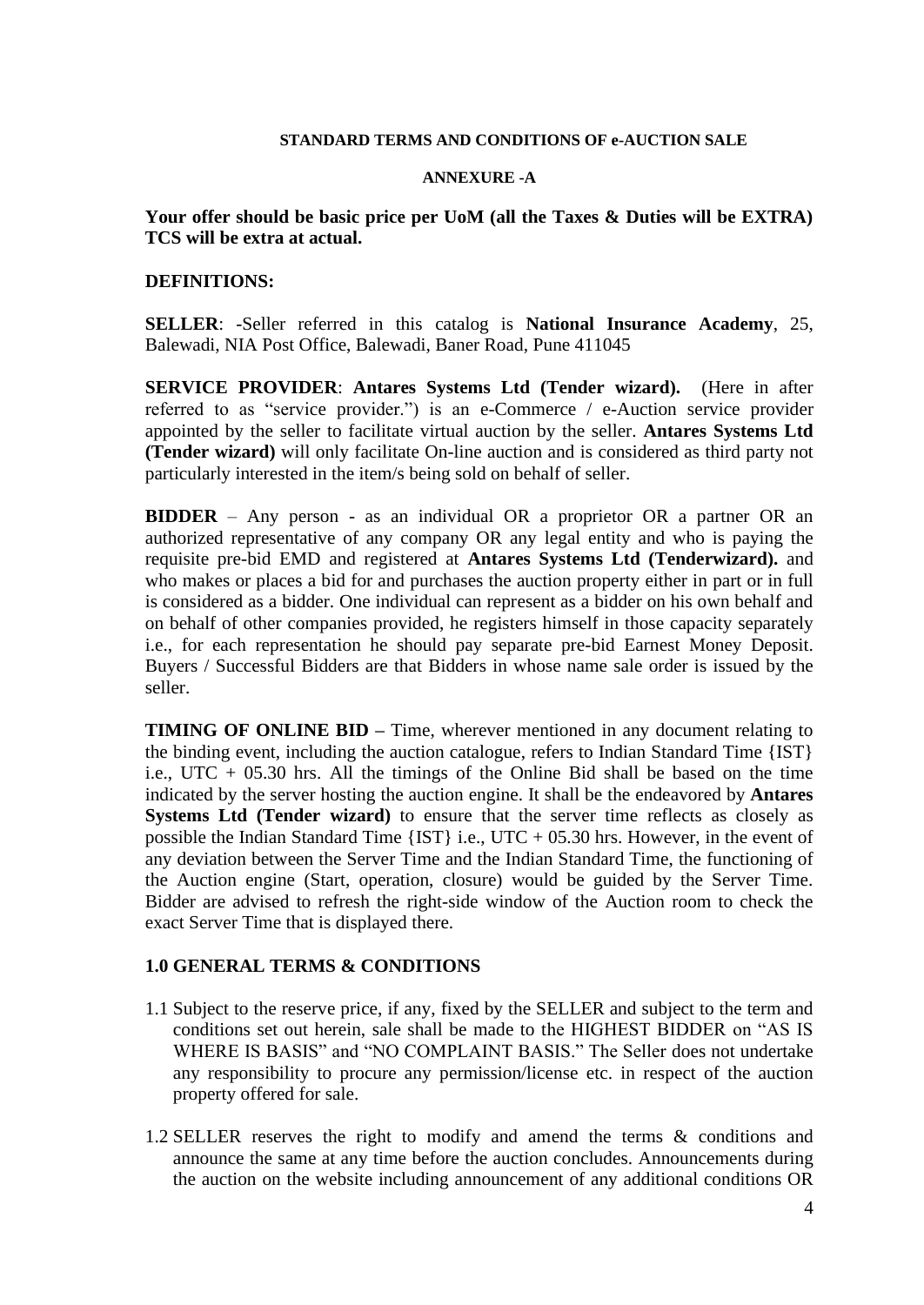correction in the catalogue and/or additions or deletions of items being offered for sale are being done with the consent and knowledge of the seller, and it is binding on the bidder.

- 1.3 The registered parties (or their Authorized Representative) should inspect the materials at the specified locations by producing a copy of this e-Auction Catalogue downloaded from the website. Inspection, limited to visual checking only will be allowed with prior appointment from the NIA. Any clarification required may be sought by the Bidders from NIA at the time of Inspection, and no dispute regarding the material or its physical conditions / location will be entertained thereafter.
- 1.4 Participation and bidding in this Auction shall be treated as conclusive evidence of the fact that the bidder has inspected the materials and who have not been previously blacklisted by NIA and the documents pertaining to it and is satisfied in all respects regarding quantity, quality, condition of the Auction property, taxes and duties, and other extraneous factors and the Principle of Caveat Emptor (let the buyer beware) will apply. Final decision regarding participation will be with the bidders. It shall also imply that the bidder has carefully gone through and understood the terms and conditions of Auction including the amendments if any, prevailing at the time of Auction. Seller/ **Antares Systems Ltd (Tender wizard)** will not entertain any complaints or objections once Bid is placed.
- 1.5 Seller/**Antares Systems Ltd (Tender wizard**) does not give warranty or guarantee of the quality, quantity, measurement, condition chemical composition of each individual item/s or lot/s that form the auction property and about its "End Use" or fitness for a particular purpose.
- 1.6 The highest bidder does not get any right to demand acceptance of his offer. SELLER reserves the right to accept / reject / cancel any bid, withdraw any portion of the Auction Property at any stage from Auction even after acceptance of bid / issue of delivery order or release order / deposit of full value by successful bidder without assigning any reason thereof. In the event of such rejection / cancellation / withdrawal, SELLER, shall refund the value of Auction Property, if paid for, to the successful bidder. SELLER shall not be responsible for any damages / loss whatsoever to the successful bidder on account of such withdrawal.
- 1.7 Quantities made in lots are approximate and NIA holds out no warranty as regards Quantity and fitness of goods for any particular purpose. The value paid in e-Auction for the approximate quantity, proportionate value for the quantity falling short in the lots at the time of Delivery will be refunded to the buyer.
- 1.8 EMD amount will not carry interest and all payments shall be made through e-Payment Gateway on NIA e-Auction Portal.
- 1.9 In the event of failure on the part of the successful bidder to fulfill his contractual obligations seller / Antares Systems Ltd (Tender wizard) reserves the right to debar such bidder from participating in any future auction conducted by Antares Systems Ltd (Tender wizard) on behalf of seller.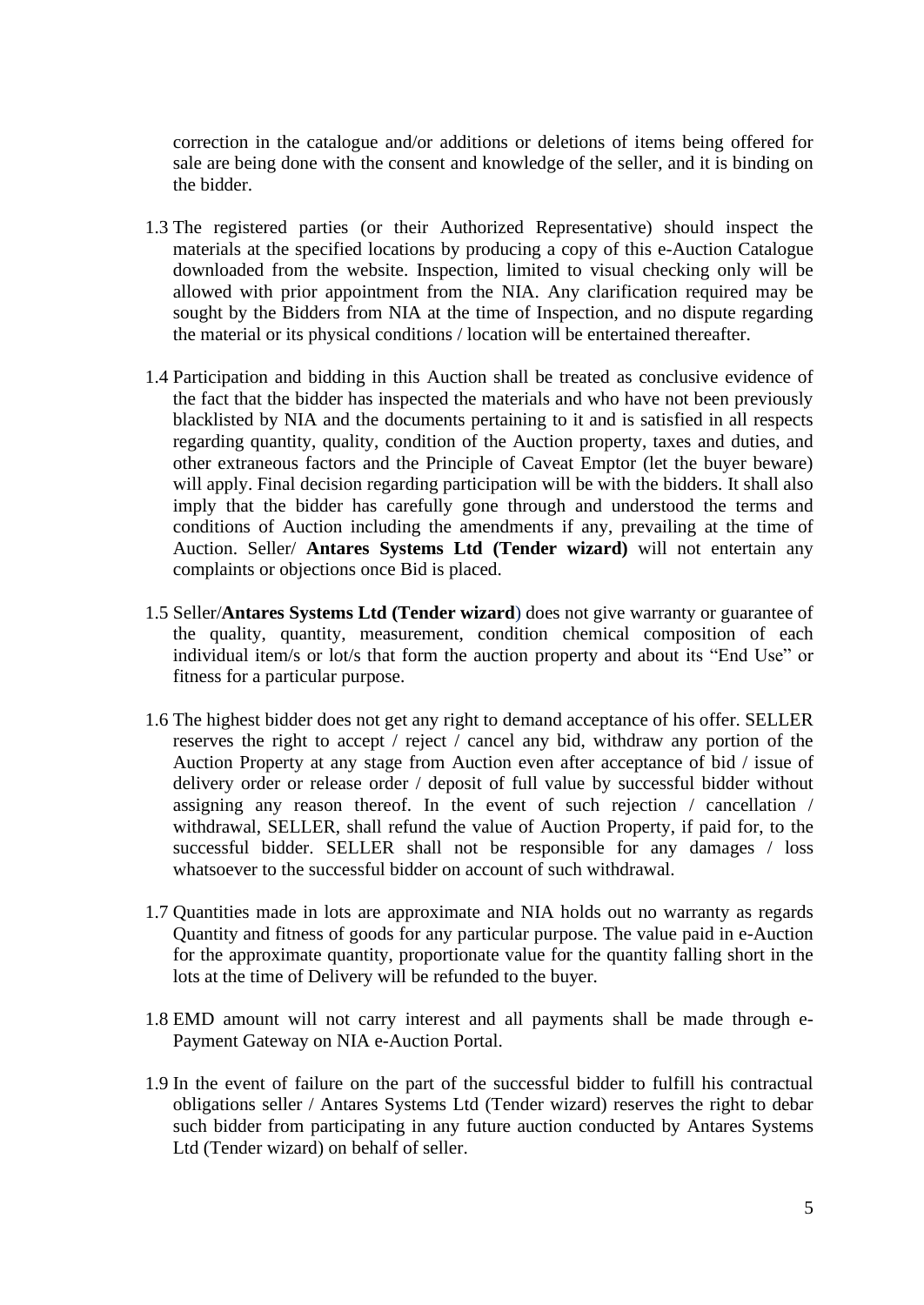### **2.0 DISCLAIMER:**

- 2.1 **Antares Systems Ltd (Tender wizard)** runs its business based on a robust Web Site. However, **Antares Systems Ltd (Tender wizard**) is outsourcing server space from a third-party hosting company and hence shall ensure the smooth running in all good faith and intention. However, **Antares Systems Ltd (Tender wizard)** will not be held responsible for any failure of power, network, server, hosting server, internet connectivity, ISP or otherwise at Bidder's end or at **Antares Systems Ltd (Tender wizard**) directly or indirectly affecting On-line method of Bidding.
- 2.2 **Antares Systems Ltd (Tender wizard)** takes no responsibility of the quality, quantity, documentation details of buyers / sellers. Both the buyers & sellers agree to defend indemnity and hold harmless. **Antares Systems Ltd (Tender wizard)** from any loss, damage, cost, and expenses caused by any reason during this transaction. In no event shall **Antares Systems Ltd (Tender wizard)** be liable for any loss for the transactors by business, revenues, profit, costs direct and incidental, consequential, or punitive damages of any claim. Both the parties agree to have discussed all the related matter regarding this transaction and have understood in full that **Antares Systems Ltd (Tender wizard)** has provided a source of supply and has nothing to do any further especially with regards to quality, warranty, guarantees, delivery schedules, payments, rejections, transportation, legal laws, and regulations to be followed from time to time etc. Since **Antares Systems Ltd (Tender wizard)** does not possess knowledge base of the commodities under transaction both the parties agree that the matter contained in the materials as a part or as a whole does not violate any applicable law. **Antares Systems Ltd (Tender** wizard) is only an e-Commerce / e-Auction service provider and is not and cannot be a party to or control in any manner any transactions between the Seller and Bidder. **Antares Systems Ltd (Tender wizard**). shall neither be responsible nor liable to mediate or resolve any disputes or disagreements between the Seller and Bidder.
- 2.3 The Seller / Bidder agrees to limit the liability of **Antares Systems Ltd (Tender** wizard) to them for any and all claims, losses, costs, damages of any nature whatsoever or claims expenses from any cause or causes, including attorneys' fees and costs, so that the total aggregate liability of **Antares Systems Ltd (Tender wizard)** to the Seller / Bidder shall not exceed its total fee receivable from the Seller / Bidder. It is intended that this limitation apply to any and all liability or cause of action however alleged or arising, unless otherwise prohibited by law.

#### **3.0 PARTICIPATION**

- 3.1 The prospective bidder must register with the **Antares Systems Ltd (Tenderwizard) e-Auction Portal** on **[https://www.tenderwizard.com/NIA](https://www.tenderwizard.com/NIA%20by%20paying%20of%20Rs.1000.00)** by paying of  $Rs.1000.00 + 18\%$  (GST). The prospective Bidder shall have to deposit pre-bid Earnest Money Deposit (EMD of Rs.25,000.00) prescribed through e-Payment Gateway on NIA e-Auction Portal in favour of **NATIONAL INSURANCE ACADEMY**.
- **3.2 Duly filled and signed Declaration Form to be submitted along with visiting card at any of the offices of Antares Systems Ltd (Tenderwizard).**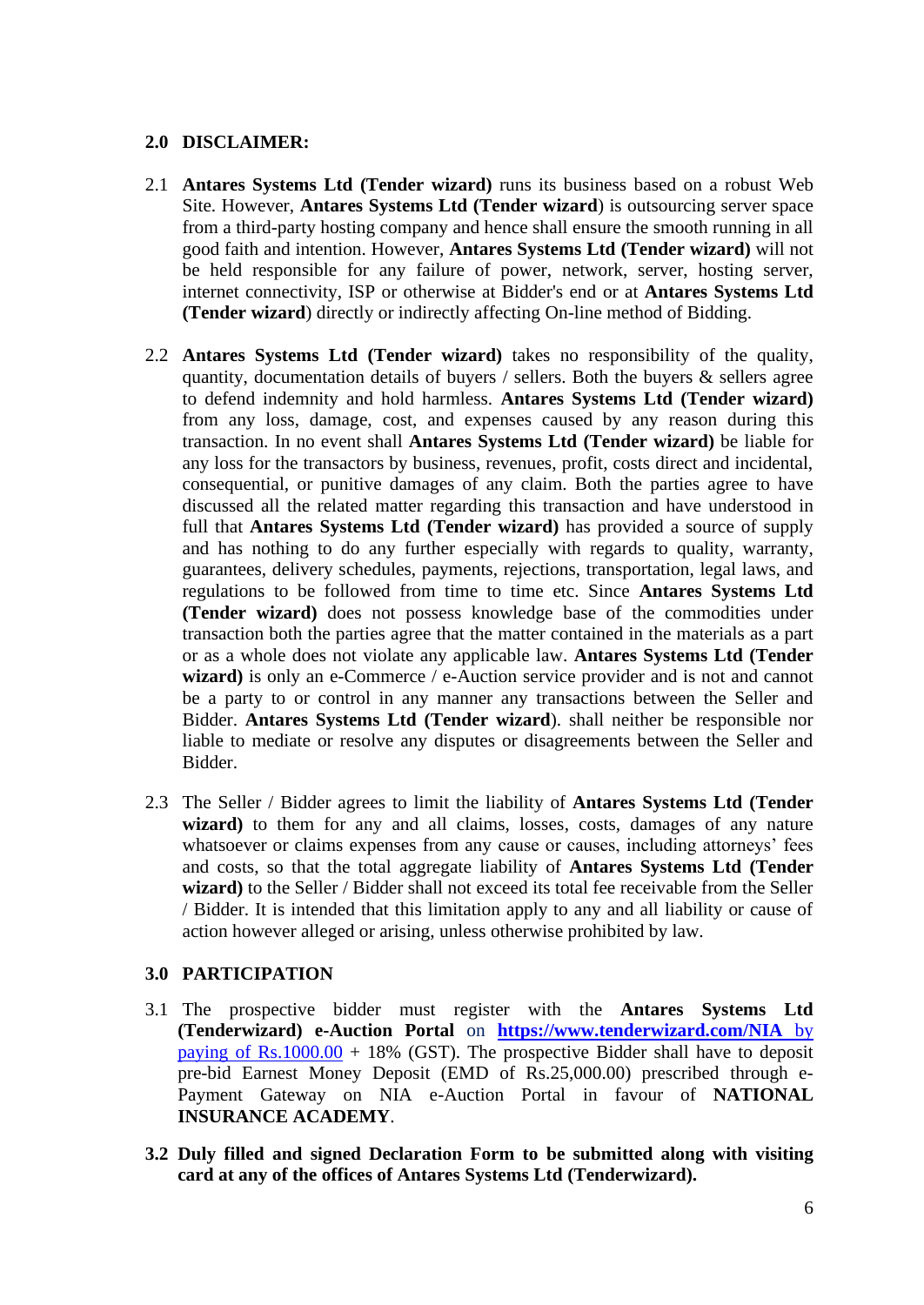- 3.3 On payment of prescribed pre-bid EMD and Declaration Form, seller/ **Antares Systems Ltd (Tenderwizard)** will activate the User-Identity to enter into Website: **<https://www.tenderwizard.com/NIA>**.
- 3.4 Bidders SHOULD NOT disclose their PASSWORD to anyone and safeguard its secrecy. Bidders are advised to change the Password.
- **3.5 In case of successful H1 bidder, the pre-bid EMD amount shall be converted into Security Deposit. For unsuccessful bidders pre-bid EMD will be refunded by NATIONAL INSURANCE ACADEMY. Under any case pre-bid or post-bid SD / EMD shall not bear any interest.**
- **3.6 Post-bid Earnest Money Deposit (EMD) / Security Deposit (SD) will be adjusted in the last consignment towards final transaction.**
- **3.7 The e-auction processing fees is applicable and payable by H1 / successful bidder. The processing fee charges are 0.05% on awarded final value i.e., minimum of Rs.1000.00 and maximum of Rs.5000.00 excluding taxes. The successful bidder shall have to pay the e-auction processing fees to M/s. Antares Systems Ltd through e-payment gateway on portal.**

### **4.0 CONDITIONS APPLICABLE TO "On-line" e-AUCTION**

- Validity: The On-line auction bidders must keep their bids valid for a period of 60 calendar Days from the date of closing of e-Auction excluding the date of closing. In case the 60<sup>th</sup> day falls on a holiday or remains closed for the seller; such Bids will be deemed to be automatically extended to be valid up to the next working day of seller.
- Time Extension: No of extensions 3 times of 5 minutes each then e-Auction will close at scheduled time.
- Training: Antares Systems Ltd (Tender wizard) will provide training (on-line) if required by the bidders at a mutually convenient date and time before the e-Auction.
- Bids: All bids placed are legally valid bids and are to be considered as bids from the bidder himself. Once the bid is placed, the Bidders cannot reduce or withdraw the bid for whatever reason. If done so, the seller will forfeit the EMD. The highest and the latest bid on the Auction shall supersede all the previous bids of the bidder. The bidder with the highest offer / bid does not get any right to demand acceptance of his Bid.
- The Bidder shall be solely responsible for all consequences arising out of the Bid submitted by him (including any wrongful bidding by him) and no complaint / representation will be entertained by NIA in this regard. Hence, bidders must be careful to check (the Bid amount / No of "0"/ No of digits etc.) and rectify their bid (if required) before confirming the Bid placed in the bidding room.

Note: NIA and Tender wizard will not be responsible / entertain due to network / internet connectivity failure during the auction.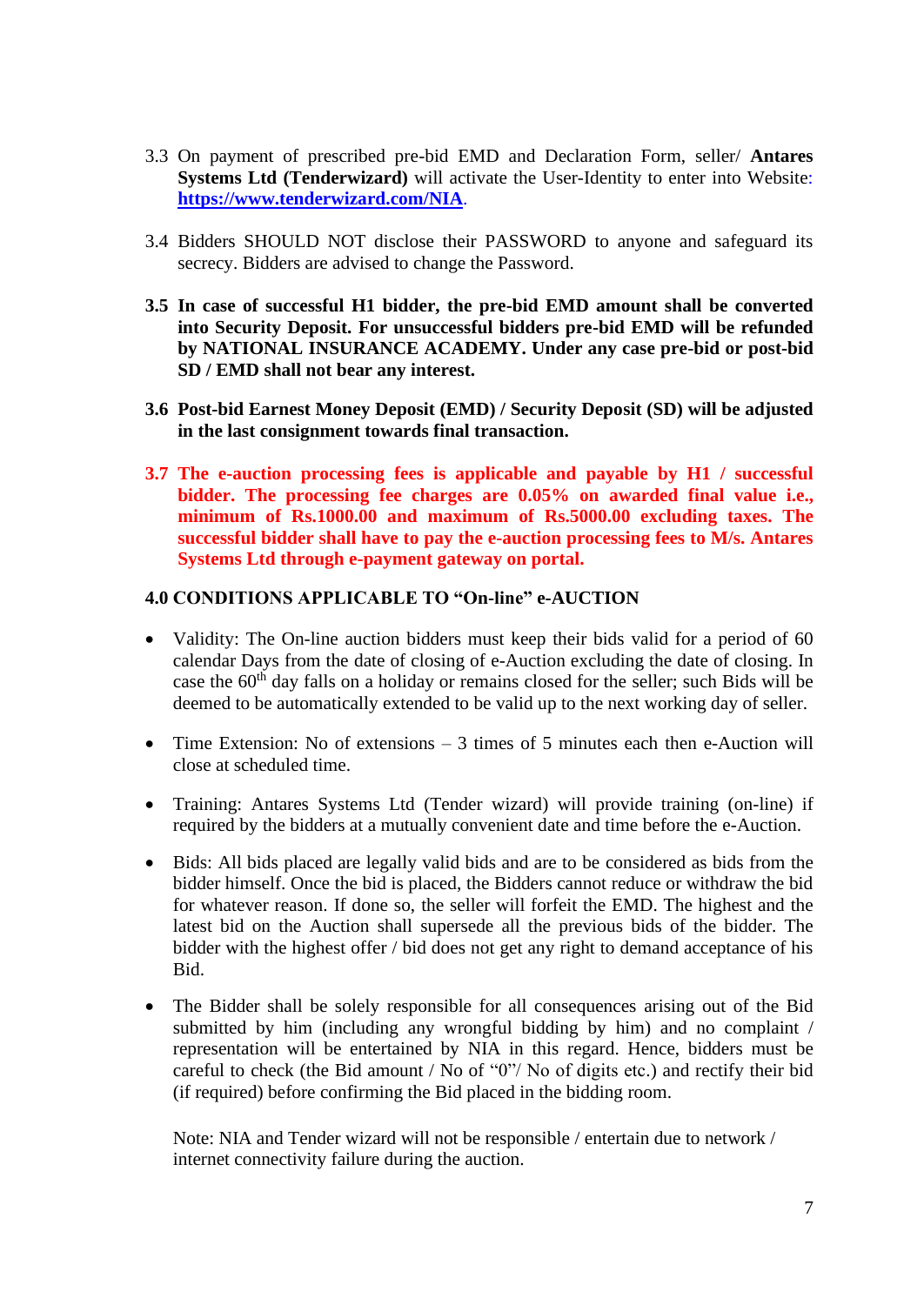### **5.0 CONTRACT VALIDITY:**

The Contract will be valid up to the validity period of the delivery order / release order issued by e-Auction services provider / NIA or up to the extended period of validity of the delivery order / release order in case the delivery period is extended by NIA at its sole discretion.

### **6.0 SALE RESULT INTIMATION:**

### 6.1 **Reserve Price will not be posted online on the Website before the Starting Date of e-Auction.**

The Tenderer will coordinate with the concerned official of NIA accordingly and activate the e-Auction as per the scheduled Starting Date & Time specified in the catalogue.

After the closure of e-auction as per the Date & Time specified in the catalogue, The Tenderer shall pass LOG SHEET copy based on catalogue containing the last highest bidder's name, address, and the offered rate to the e-auction NIA panel by Fax / email immediately on closure of e-auction.

The Bid Sheets complete in all respects duly signed by Tenderer shall be submitted on the day of remitting Pre-bid EMD to NIA without fail.

The highest bid for respective lot will be subject to approval of NIA after closing of e-auction and **final approval or rejection will be intimated** by concerned official of NIA to the Tenderer by e-amil / Fax preferably within 2 (Two) working days after closing of e-auction by comparing with Reserve Price.

6.2 It will be the bidder's responsibility to personally see the result of e-Auction by seeing and downloading the "Auction lot Status" from the website. This will be displayed up to 7 (seven) days from the date of intimation of final approval or rejection concerned to the Tenderer in the General News column of the e-Auctioneer website. **The "Auction lots status" will show, lot won by bidder after final approval by NIA.** The successful highest bidder after approval by NIA shall have to pay the prescribed EMD / Security deposit within the prescribed time counted from the date from the date of intimation by the Tenderer by email. It must be noted by the bidders that such sale intimation letter will be issued by the Tenderer only for the purpose of record and payment of post bid EMD / SD will have to be made within the stipulated time from the date from the date of intimation by the Tenderer by email. Bidders must therefore keep a watch on their incoming e-mail. Normally no hard copy of the sale intimation letter will be issued.

### **7.0 PAYMENT:**

7.1 On confirmation of bids after written consent of the NIA Panel supervising the eauction, the highest bidder has to make the Payments of post-bid EMD / SD in the form of Demand Draft / RTGS in favour of "NIA" payable at "Pune.", within seven working days from the date of intimation by the Tenderer.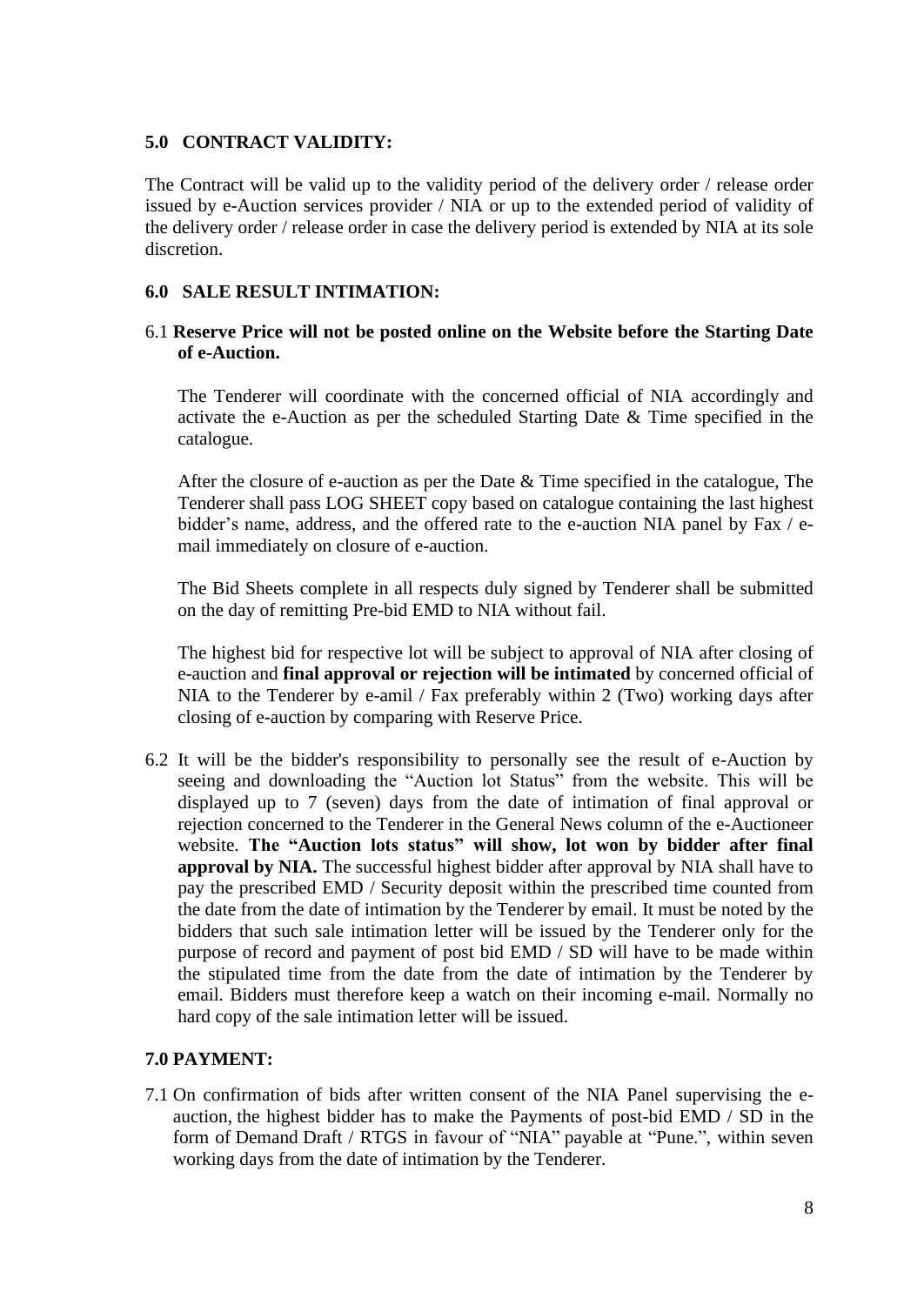- 7.2 On Confirmation of bids after written consent of the NIA Panel supervising the eauction, the successful bidders shall deposit 25% of the sale value for lots sold, as post bid EMD / Security Deposit.
- 7.3 On receipt of Post bid EMD / SD from the successful bidder, Sale Order/ Acceptance Letter will be issued by NIA within three working days of realization of Demand Draft for post-bid EMD / SD. Successful bidder has to deposit the balance material value along with all applicable duties and taxes to NIA within 10 working days from the date of issue of Sale Order / Acceptance Letter (including the date of issue). The entire balance sale value will have to be paid by the bidder in one lump sum and no installment payment will be allowed, unless otherwise stipulated in Lot / items details.
- 7.4 In case of installment payment being allowed as per stipulation in the lot / item details, the first installment will have to be paid within 10 (Ten) days from the date of issue of Sale Order / Acceptance Letter by NIA and subsequent installments at 15 (Fifteen) days interval or as may be stipulated in the lot / item details and the post bid EMD / SD will be proportionally adjusted in each installment.
- 7.5 The payment will have to be submitted by the buyer to NIA for collecting the delivery order.
- 7.6 Post bid EMD / SD will be adjusted towards material value only after receipt of the balance material value along with applicable duties and taxes within the due date failing which the post bid EMD / SD will be forfeited.
- 7.7 Sale of material will be sale in State of Maharashtra if material movements due to sale agreement take place within Maharashtra only. In such case buyer shall have to pay applicable GST as per GST Act. **If the successful bidder fails to pay the post bid EMD / SD in time as mentioned above in clause no. 6.1, 6.2, 7.1, & 7.2, then his pre bid EMD will be forfeited and his password will be deactivated and shall normally be DEBARRED for a minimum period of 6 (Six) months from participating in all e-Auctions and disposal sales by the e-Auction service provider on behalf of NIA and, his Registration fees will be forfeited.** In this case, the NIA reserves the right to re-auction or dispose of the material to other bidders and the said buyer will have no claim whatsoever. NIA at its sole discretion may take recourse to any of the following options for the sale of unsold lot:
	- (a)The unsold lot may be put up for re e-Auction.
	- (b)The H-2 bidder may be asked to match the H-1 bid along with submission of requisite EMD / SD within a period as may be prescribed.
	- (c) In case of default in payment of EMD / SD and / or balance sale value with duties and taxes by the successful highest bidder, the NIA reserve the right to invite bids for respective lot from all the other bidders of the concerned lot (other than the defaulting bidder) or all registered customers in sealed covers along with the prescribed EMD / SD within the time stipulated by the NIA for finalizing the sale or to take any other auction as may deemed fit.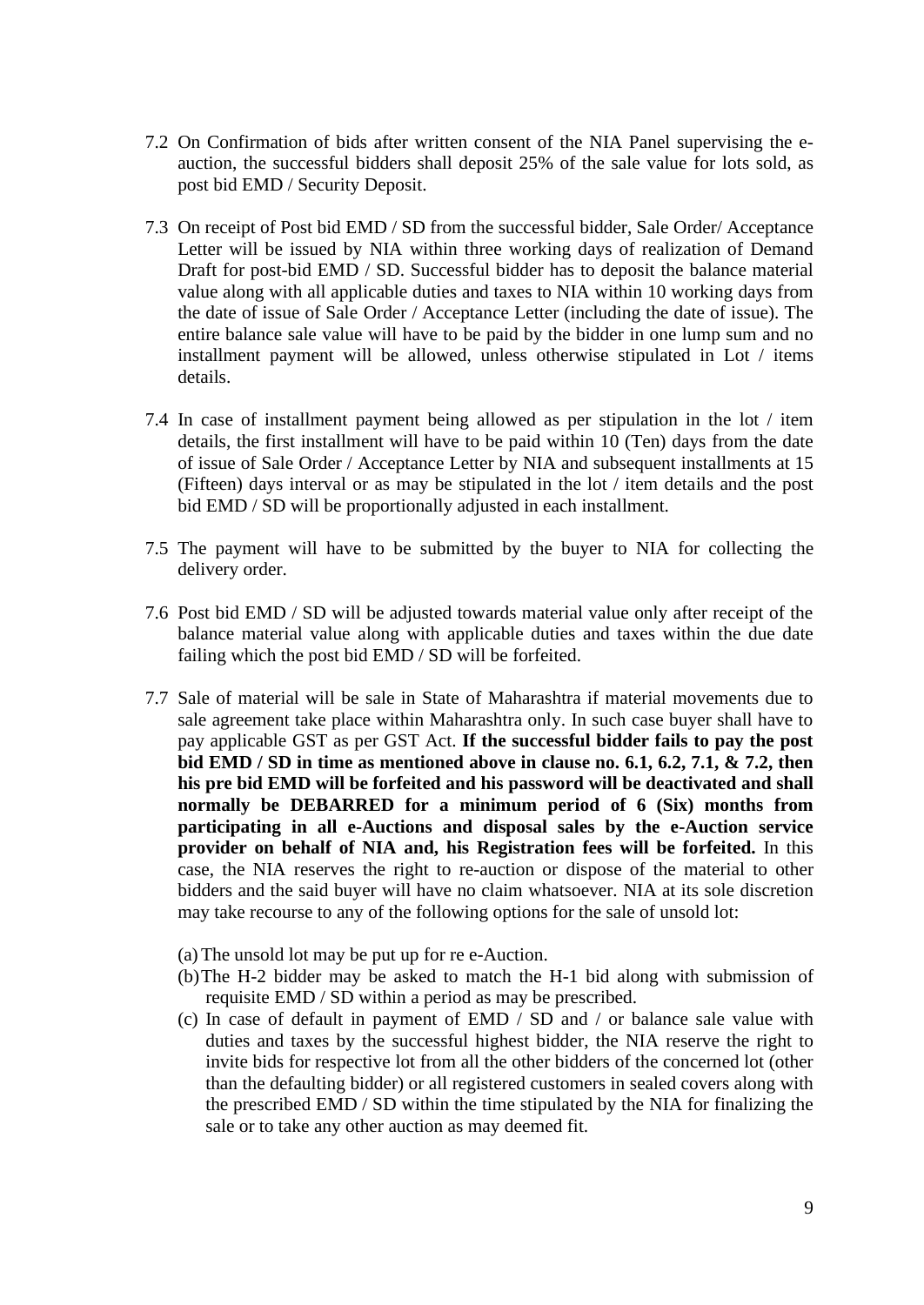7.8 Delayed payment of post bid EMD / SD may be accepted, depending on the circumstances of the case or urgency of disposal in consultation with the NIA with such a penalty as may deem fit. This shall however not confer any right to the bidder to make any late payment of post bid EMD / SD.

### **7.9 In case the successful bidder pays the post-bid EMD / SD but fails to pay the balance material value along with applicable duties and taxes within the due date, then his post-bid EMD / SD will be forfeited.**

7.10 NIA reserves the right to forfeit any amount / money lying with the e-Auction service provider / NIA from the successful bidders who defaults in making the due payments against the e-Auction even though such amount / money may be lying with NIA on account of said bidder against any other contract / transaction.

### **8.0 STATUTORY PAYMENTS:**

The rate of Excise Duty, GST Sales Tax/ VAT, Income Tax, Education Cess, or any other statutory duty / Tax / levy Charge etc. will be applicable and payable by the buyer as prevailing on the date of actual physical delivery of materials or as declared in the auction catalogue, which ever higher. The rates of duties and taxes displayed in the e-Auction website are only indicative and based on the rates prevailing before commencement of e-Auction. Successful bidders shall have to pay Income Tax by way of TCS @ applicable rate on all scrap items purchased for trading as per respective section of IT Act 1961. The TCS will be calculated on the gross sale value i.e., material value plus excise duty (if any) and sales tax / VAT. Parties eligible for Tax exemption or lower rate of tax should produce prescribed certificates from Income Tax Assessing Officer at the time of payment.

(Notarized photo copy to be given along with the original, the later will be returned after verification).

Manufacturers, who are exempted from paying Income Tax, must submit Certificate to the NIA as per the format prescribed respective section of Income Tax Act 1961 at the time of paying the balance sale value. All successful bidders must submit their Income Tax PAN No. at the time of making the payment of balance sale value.

#### **9.0 DEFAULTS IN PAYMENT:**

9.1 In case of default in payment of the balance Sale value including all taxes, duties, and levies etc. within the given time, the due payment may be made together with additional charges @1% per week or part there of calculated on full 100% sale value of the respective lot for a minimum period of one week or multiple thereof. In any case the payment of balance sale value with or without the additional charges will not be accepted after the expiry of period of 120 (One Hundred Twenty) days from the date of closing of e-Auction. **After the expiry of the period of 120 (one hundred twenty) days from the date of closing of e-Auction the sale of the material will be automatically cancelled, and all the money paid by the bidder / buyer will be automatically forfeited.** The post bid EMD / SD will be adjusted towards material value only on receipt of the balance sale value within prescribed time. However, this shall not confer any right to bidder to make any late payment of balance sale value or applicable duties and taxes and NIA reserves the right to not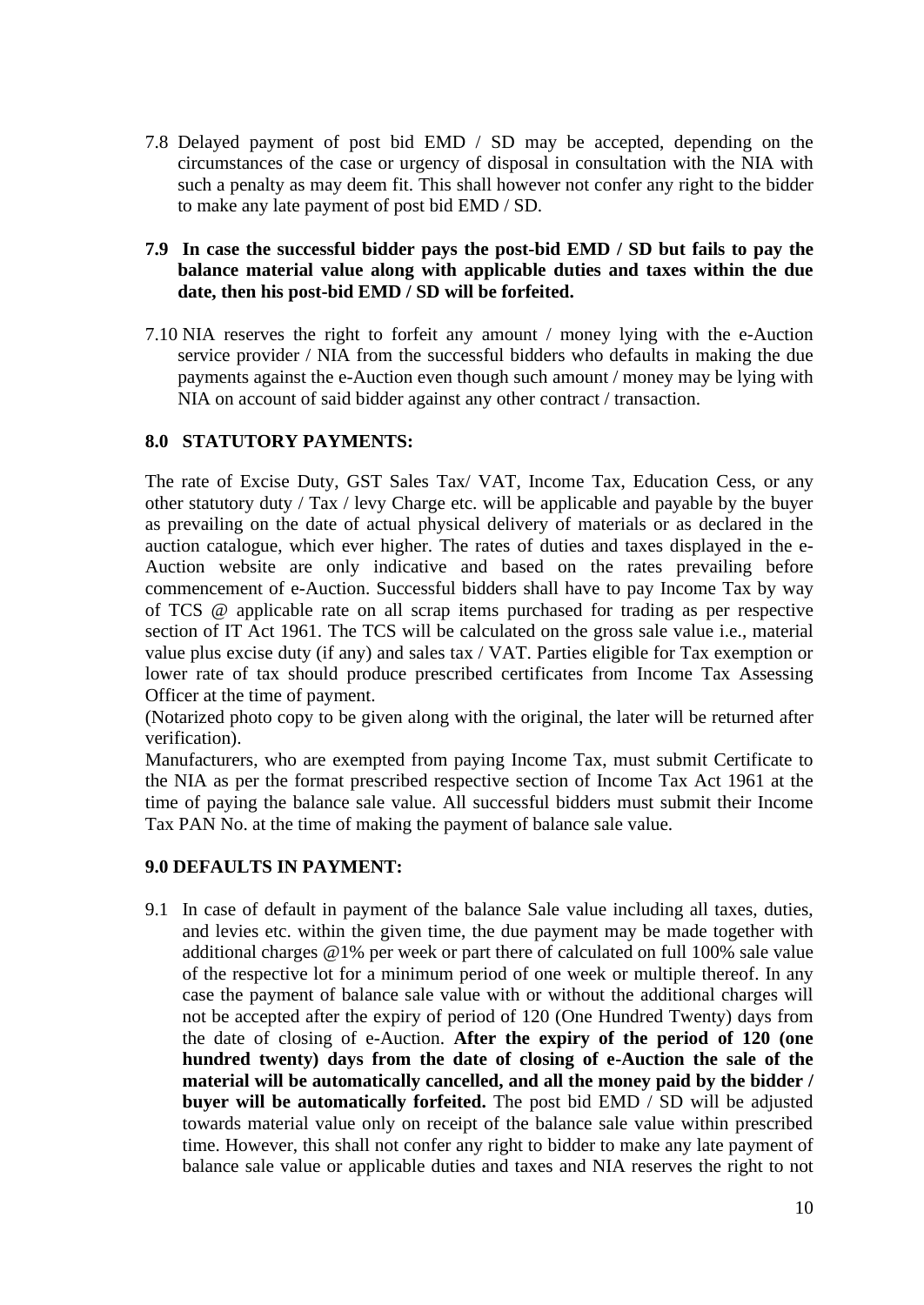accept the payment of the balance sale value with or without the additional charge after the expiry of due date of payment of balance value.

### **10.0 DELIVERY:**

**10.1** Delivery Order or Sale Order or Delivery-cum-Sale order will be issued automatically On-line at the instance of any competent officer of NIA on confirmation of payment of full material value. The full material value means payment of material value, duties & local taxes, and any other levies (i.e., within three working days from the date of realization of Demand Draft for balance material value along with all applicable taxes, duties, and levies etc.). Delivery period will be 30 (Thirty) days counted from the date of issue of delivery order by NIA / date of issue of Release Order by NIA, as the case may be (including the date of issue). In those cases where the balance sale value is paid within time, but the buyer delays the payment of applicable duties and taxes, delivery period will be counted from the date of payment of balance sale value. The Buyer shall obtain the delivery order from NIA on producing his PAN Card or photo Identity card as mentioned in the Declaration form.

**10.2** The goods shall be and remain in every respect at the risk of the buyer from the date of acceptance of his offer by the NIA who shall have no liability whatsoever for the safecustody or preservation thereof.

**10.3** The successful bidder and his authorized representative/s or person/s or agent/s engaged by them shall not be entitled to choose or pick up any particular material from the lot. He has **to lift the entire material as available in the lot** for which delivery advice has been issued. If any other material is found being processed / loaded / transported it will be regarded as the misconduct / irregularities in executing the sale order.

**10.4** In order to facilitate NIA to complete the transaction **before 4.30 P.M.** the goods should be collected before **4 P.M. on** any working day with prior appointment of the concerned department during the stipulated delivery days (except Saturdays & Holidays) please contact respective person for co-ordination. **Successful bidders should ensure that the material clearance is as per the seller's instructions. Neat and clean maintenance of the stockyard from where the material is lifted is the responsibility of the successful bidder. In the event of non-adherence to the above by the successful bidder, seller will reserve its rights to impose penalties / forfeiture of EMD / Security deposit and other payments collected.**

**10.5** The loading of the material will be in the presence of and after the approval / authorization of NIA.

**10.6** The Buyer shall be responsible to ensure that their employees follow safety regulations as per NIA stipulations and other statutory regulations. Buyer shall ensure that all his workmen on site use safety belts, gloves, helmets, masks etc., as necessary for their safety. The buyer shall be responsible to secure compliances with all Central and State laws as well as the rules, regulations, byelaw / notifications and orders of the local authorities and statutory bodies as may be in force from time to time. Buyers have to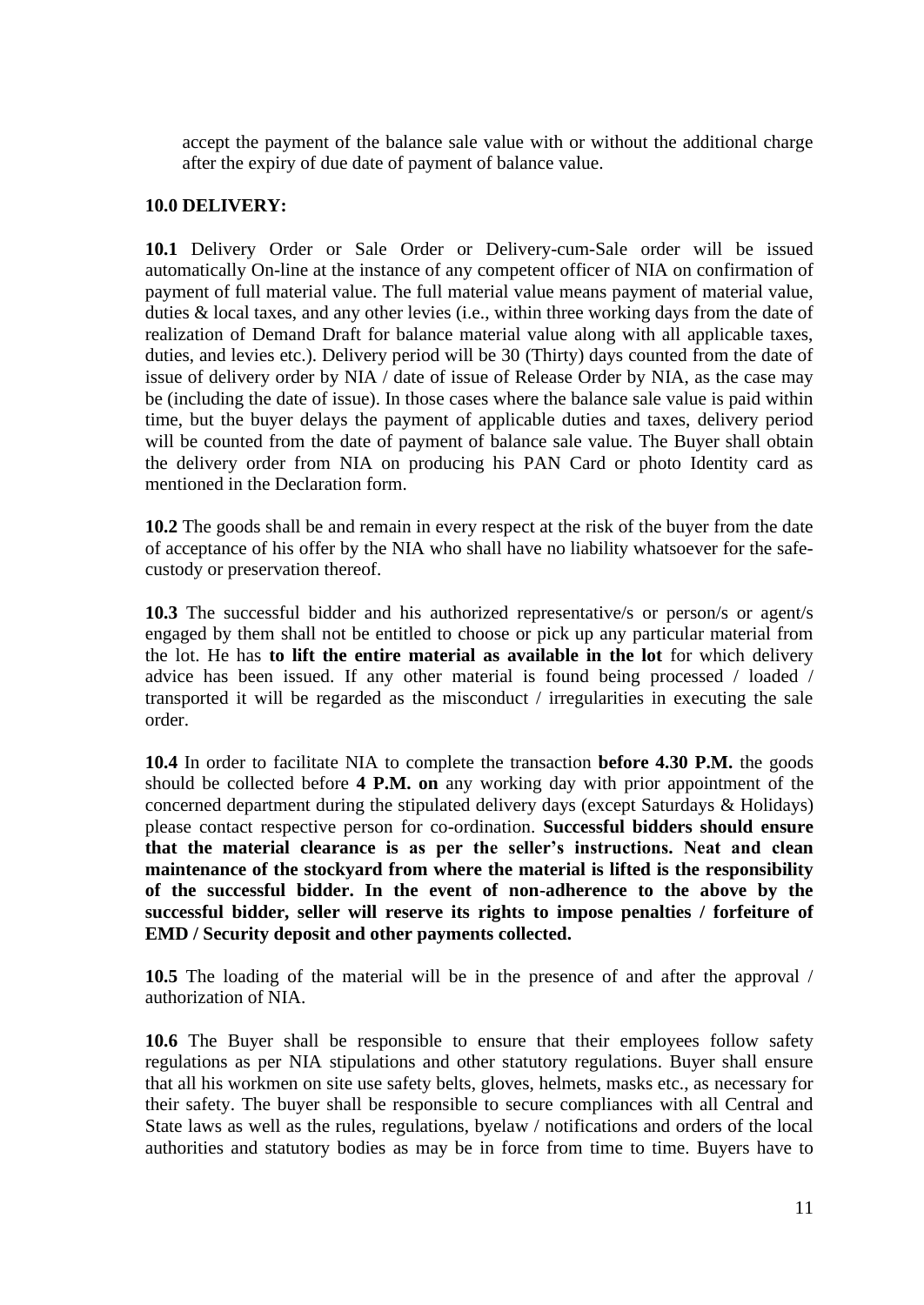comply with all statutory obligations like Labor License, Workman Compensation policy, ESIC, PF etc. whichever is applicable.

**10.7** The successful bidder will make his own arrangement for removal of poles by digging, gas cutting, removal of neon sign boards from 25 Mtrs high ESR and segregating, lifting, loading, and transporting the material from the NIA premises and he will not claim any sort of assistance whatsoever or charges from the NIA.

**10.8** In case seller is unable to deliver the goods within the specified time due to unforeseen administrative reasons, then the seller shall grant suitable extension of delivery period to the Buyer without any penalties till the expiry of such extended period. In such eventuality, however, the Buyer shall not be entitled to claim any compensation for such delay.

**10.9** If the goods sold or portion thereof remain un-cleared in the premises of the seller beyond the stipulated period, the sales proceeds of the un-lifted assets shall be forfeited, and the un-lifted portion of the assets may be removed at the risk and cost of the buyer.

**10.10** While taking delivery of the material, it will be at the discretion of the seller or its authorized representative to direct the manner / order in which the materials or lots shall be removed. No segregation of the items of any lot is allowed inside the seller's premises.

**10.11** In case of any hot work permission or permission for cutting or breaking up of material is required for dismantling operations, the same will have to be obtained by the buyers from the concerned Dept. of NIA, before lifting and it will be sole discretion of NIA to allow or not to allow such hot work permission at buyer cost only to extend of facilitating the loading the transportation of goods.

**10.12** It will be buyer's responsibility to weigh the empty Truck at the certified weighbridge of NIA and produce the weight certificate so that the weight of the empty truck will be deducted from the weight of the fully loaded truck.

**10.13** Should the original buyer wish to take delivery of the surplus material through representative, he must authorize the latter by a letter of authority or continuing authority and authorize the signature of his representative on his letterhead along with self-certified / notarized photocopy of his PAN Card / Photo ID Card, which shall be presented to the seller. The seller may in his entire discretion decline to act on any such authority and it shall be for the Buyer to satisfy the seller that the authority is genuine. Delivery to such authorized person will constitute valid delivery and no claim shall lie against the seller on any account thereafter.

**10.14** Once the goods / materials are taken out of the NIA premises gate, Buyer will be solely responsible for all sorts of claims like shortage, missing parts, damage, incident, accident, loss of material etc.

**10.15** Resale / Sale in transit will not be recognized. The Buyer shall not be entitled to resell any lot or part of a lot while goods are still lying within the premises of the seller and no delivery would be effected by the seller to any person other than the Buyer whose names are mentioned in the sale order/Delivery order.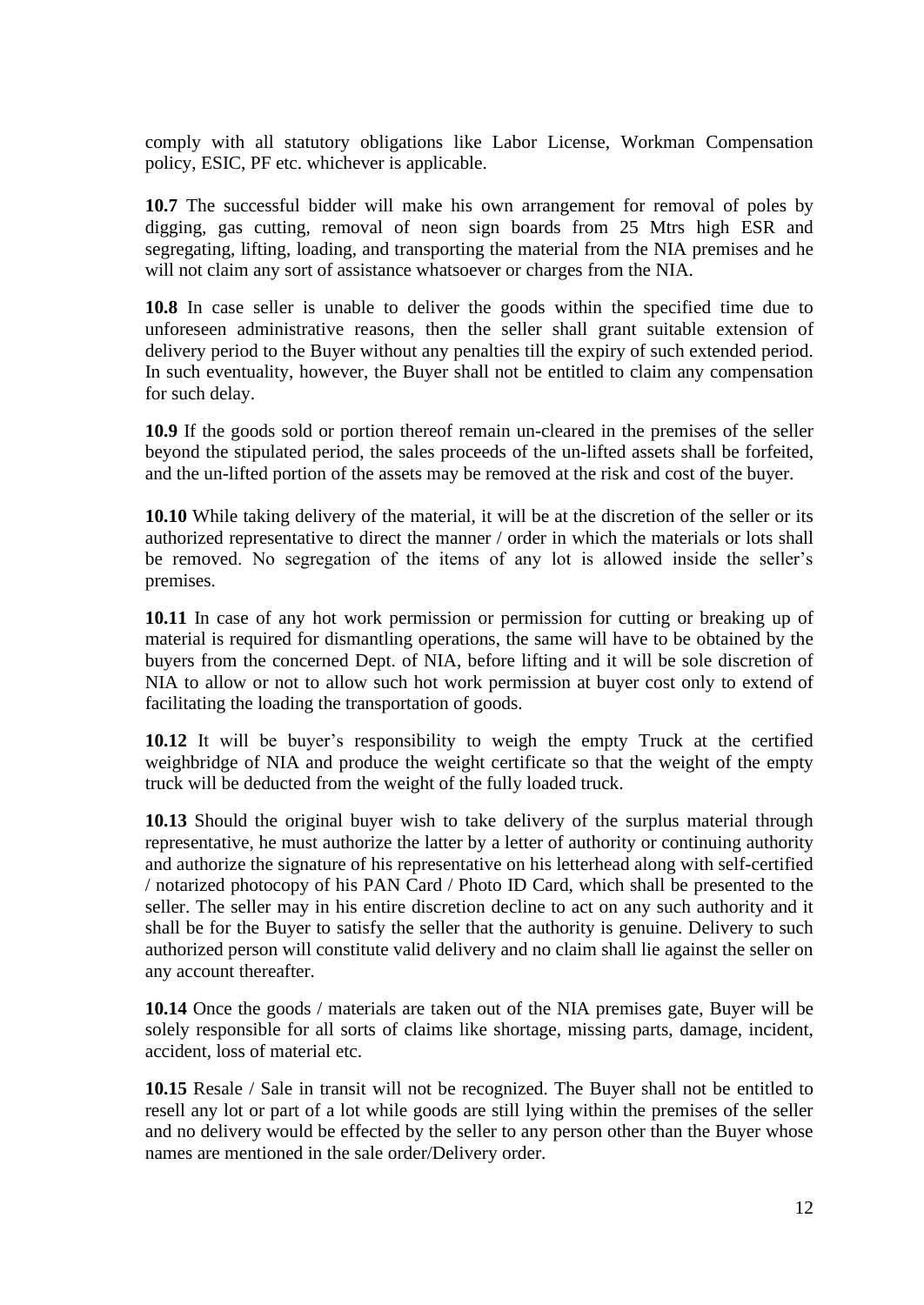**10.16 Buyer and his men are subject to the security rule of seller in force while in the seller's premises. The Buyer/s, their workmen agents or representatives shall not commit any nuisance, theft or indulge in any antisocial activities in the seller's premises and the Buyer shall be liable for the good conduct, safety & discipline of his workmen. In case of any such activity, delivery will be suspended and strict action as per law will be taken and NIA reserves the right to forfeit any amount / money lying with e-auction service provider / NIA from the successful bidder, even though such amount / money may be lying with NIA on account of said bidder against any other contract / transaction.** 

**10.17 While taking delivery of the material, the Buyers shall be responsible for any damage that may be done to premises / fittings of the SELLER while removing the lot or lots purchased by them. The SELLER may at its option arrange to make good such damages and the Buyer shall pay for the same on demand. If such payment is not made on demand, the SELLER may forfeit the EMD / Security Deposit or may stop delivery of the material till payment is made or SELLER may forfeit any amount / money lying with the e-auction service provider / SELLER from the successful bidders, even though such amount / money may be lying with SELLER on account of said bidder against any other contract / transaction.** 

**10.18** SELLER will not at any time be responsible for any injuries caused due to accident within its premises either to the buyer or his representative / labour etc., and the buyer will make proper arrangements for any claim arising out of the employment under any status. It is the responsibility of the buyer to provide necessary safety appliances (like hand gloves / safety shoes etc..) to the labourers, who are engaged for loading the materials.

**10.19** If any accident or damage to the property / life etc. arises by reason of any act of negligence / omission / default or non-compliance with any of the Terms & Conditions or statutory regulations or rules and regulations applicable within the Seller's premises, on the part of the Buyer / his representative or employees, resulting in death or injury to any persons or damages to the property of the SELLER or any third party, then in such an event the Buyer will have to pay compensation to such person including the employees of the SELLER for such accident or injury / death or damage caused to their employees or to any of the Seller's employees or to others or to the Seller's property. The Buyer shall in such event, keep the SELLER fully indemnified from any demand, claims or proceedings thereof.

**10.20** In case the whole or any part of the goods sold remained uncleared, after due date as stated in the delivery schedule, the buyer shall have no claim whatsoever on the goods remaining uncleared and the amount paid to NIA will stand forfeited at the expiry of the said period. NIA shall have right to dispose of such goods in any manner they like. The buyer shall have no right whatsoever for any compensation on this account.

**10.21** The buyer shall not be entitled to resell any lot or part of a lot while the goods are lying in the premises of the NIA and no delivery would be effected by the NIA to any person other than the buyer.

**10.22** Disposal of scrap is to be done against advance DD from nationalized banks only.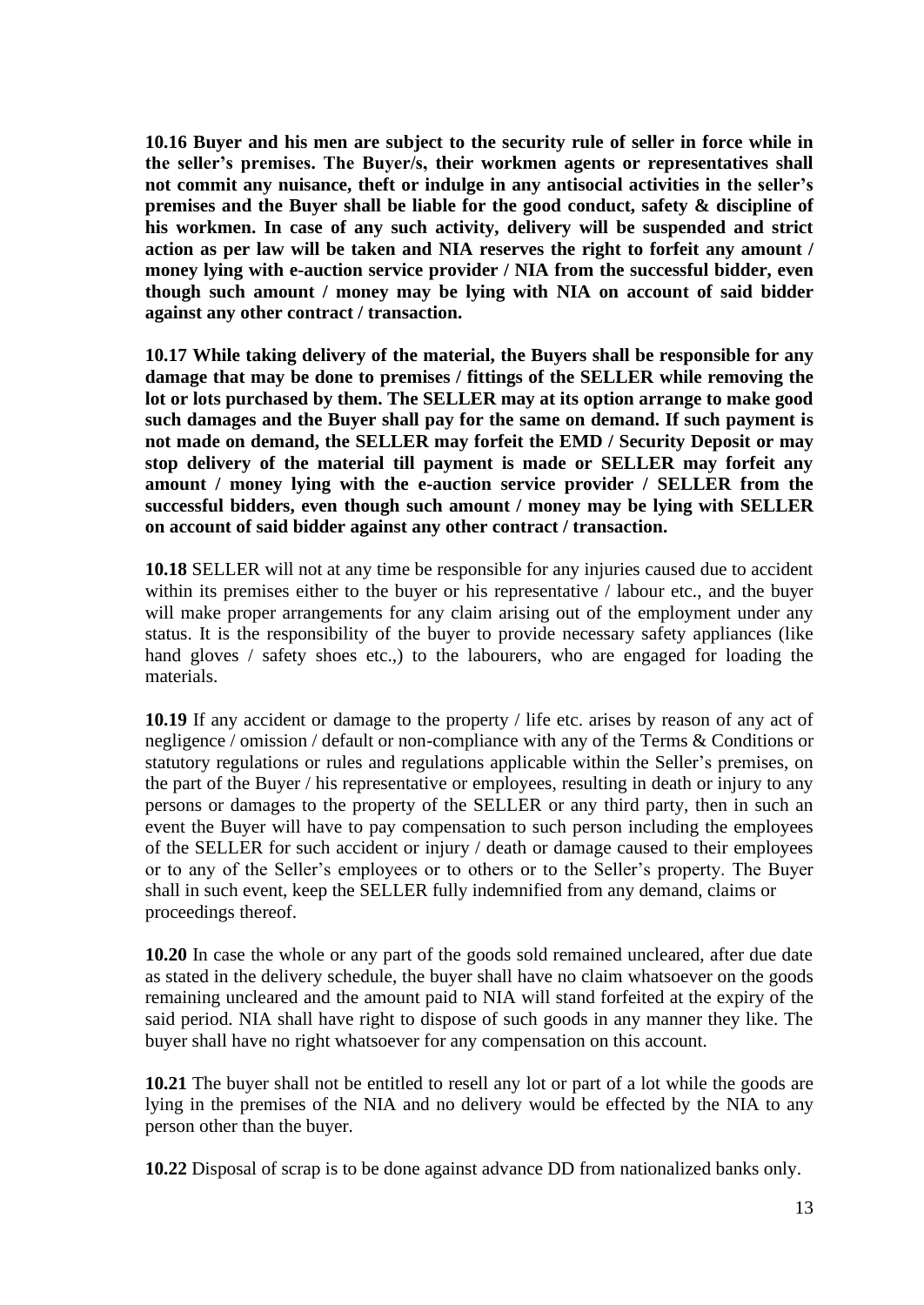**10.23** In case of any default in lifting of materials by buyer within the delivery period, then the outstanding material may be lifted within 14 (fourteen) days from the due date of lifting subject to payment of Ground Rent by the buyer directly to NIA for a period of delay. Ground Rent will be payable @1% per week or part thereof. All matters, relating to charging ground rent will be decided by the concerned Dept. of NIA.

**10.24** In case of goods sold on lot basis, the ground rent will be calculated on the value of the entire lot even if lifted in part, whereas in case of goods sold on unit weight or unit number basis, the ground rent will be calculated on the value of non-lifted quantity.

### **11.0 NON – DELIVERY:**

**11.1** Where the goods are sold in lots and not in number or unit and in the event of the number or unit being found deficient in quantity, quality, size, measurement and weight as indicated, is any, in the catalogue/description of materials/ details in the auction or any other documents, the buyer shall have no claim against the NIA for refund of whole or any part of the Buyers money or for loss of profit, interest, damage or otherwise.

**11.2** Where the goods are sold by weight or number and not based on lot in the event of the buyer fails to obtain delivery of the whole or portion of the goods sold, he shall not be entitled to claim any damages, loss of interest or compensation or any other account but shall be entitled to proportionate refund of sale value.

**11.3** The buyer shall not be entitled to re-sale any item, lot, or part of lot while the goods are still lying within the premises of the NIA and any such sale or assignment of the buyer's right to the material sold in auction will not be recognized. All paper documents for releasing materials will be made out in the name of the buyer only.

**11.4** No interest will be paid on the amount deposited by the buyer and subsequently found refundable under any of the condition mentioned herein before.

## **12.0 SALE OF VEHICLES:**

**12.1** In case of disposal of Old/ Used Vehicles, the following procedure will be normally followed:

a) For RTO registered vehicles sold with RC book (if available with NIA) the sale will be deemed to be for "RE use" and sales tax will be charged accordingly All charges for change to ownership will be extra and will be borne by the buyer. In case the RC book is not available or lost, necessary certificate in this regard will be issued by NIA to the concerned RTO with copy to buyer to enable them to get the ownership transferred.

b) In case of RTO registered vehicles sold as scrap without RC book, the sale will be deemed as sale of scrap and sales tax will be charged accordingly and a remark will be put on the delivery order stipulating that "Sale is for scrapping and without RTO documents". However, in the above cases the NIA will have the sole discretion to decide whether they would sell the vehicle for scrapping or otherwise and no complaint/ representation will be entertained from the bidder in this regard.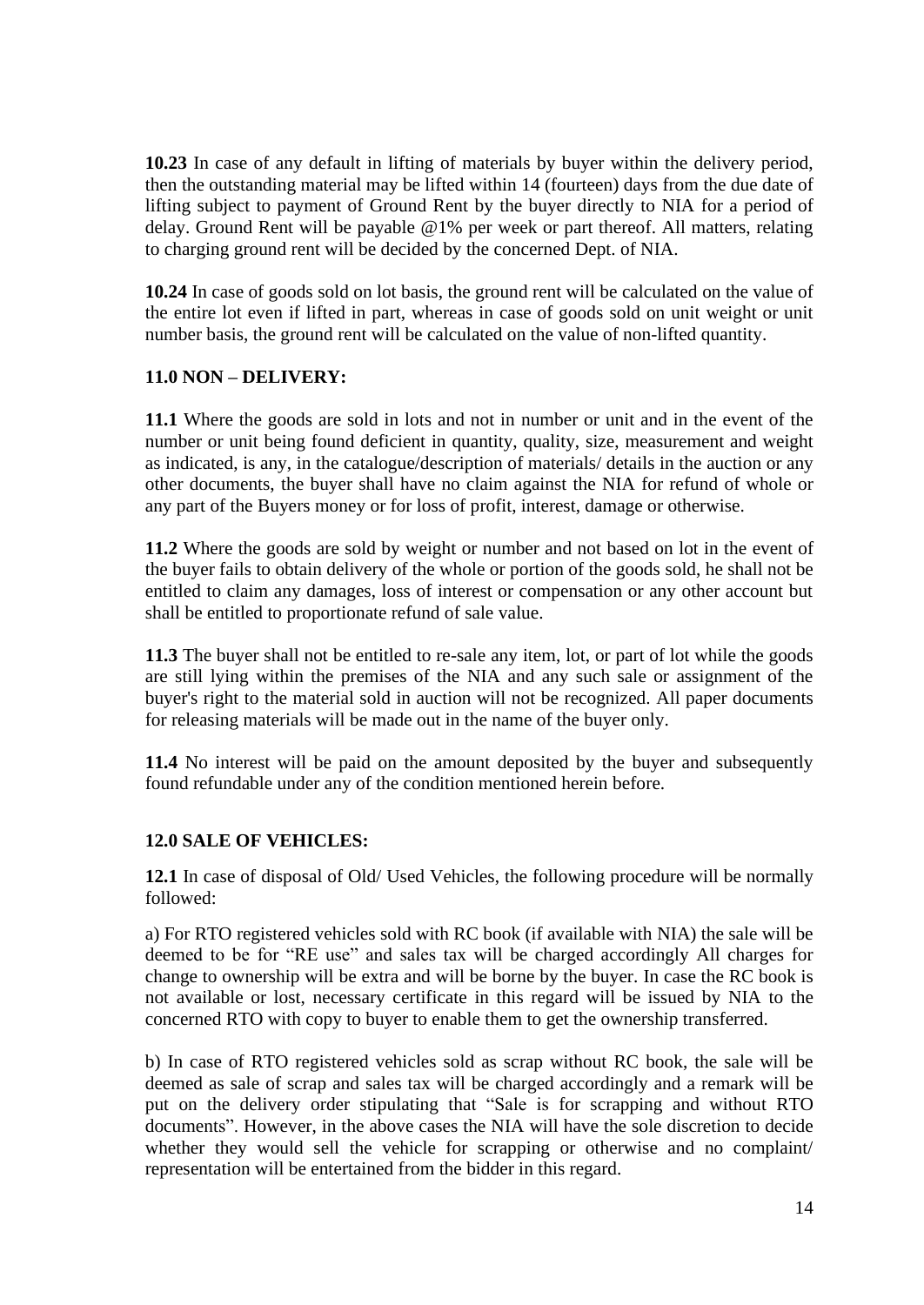c) NIA will issue RC Book (if available) as per the RC status mentioned in the list.

d) The bidder should ensure to check on the availability of the RC book and required papers at the time of inspection of vehicle at respective sites.

### **13.0 SALE OF HAZARDOUS WASTE ITEMS:**

**13.1** The sale of hazardous waste items namely waste oil and specified categories of nonferrous metal waste will be governed by hazardous waste (management and handling) rules, 1989 and its amendments and the sale of batteries will be governed by the batteries (management and handling) rules 2001 and its amendments. For such items only those parties shall be eligible to bid who have valid Registration Certificates from the date as well as Central Pollution Control Board (CPCB) on the starting date of e-Auction. If the bidder had the said State PCB and/ or CPCB certificate(s) which expired within 30(thirty) days before the date of starting of e Auction, he should submit the copy of the expired certificate and a copy of his application for extension with a proof of submission of application at least one working day before the starting date of e-Auction (within 3 pm).

**13.2** The parties eligible for the purchase of Hazardous waste shall be allowed access on the live e-Auction floor for participating in the bidding only after they have registered themselves on-line in the e-Auction website of the e-Auction service provider by selecting the relevant items of Hazardous Waste on the auction declaration form. The Bidders for HW items are also required to Submit a copy of State PCB / or CPCB certificated along with the Declaration form with the e-Auction service Provider. It is the responsibility of the bidder to submit a valid CPCB certificate or proof of application to CPCB for extension, in order to get ID / Password activated for bidding in the e-Auction.

**13.3** Wherever the bidder has been allowed to participate in the e-Auction based on submission of said proof of application for extension of his SPCB / CPCB certificate, he must submit copy of the Valid SPCB / CPCB certificate (s), along with and within the stipulated time of payment of balance sale value failing which his bid will be treated as invalid.

**13.4** In All case, however, it will be bidder's responsibility to ensure that his SPCB and CPCB certificates are kept valid till the time of taking delivery of materials and till the materials are processed by him. Participation by any bidder in the e-Auction will be deemed to imply that he undertakes to comply with all his statutory responsibilities as envisaged under the said rules including keeping their CPCB and SPCB certificate(s) valid till the material is processed by them. Bidders are particularly advised to see Clause no. 20 of Hazardous Wastes (Management and Handling) Amendment Rules, 2003.

**13.5** At the time of taking delivery, the buyer shall fill- up and submit the manifest in form 9 to NIA as may be directed by NIA and he shall also submit copies of the manifest in form 9 to the concerned State PCB / Statutory Authorities as per rule 7 (4) and 7 (5) of the aforesaid rules. The Buyer shall also have to produce the original state/ central PCB certificates to NIA at the time of delivery for verification and for necessary endorsement thereon by NIA as required under the HW ( $M \& H$ ) rules.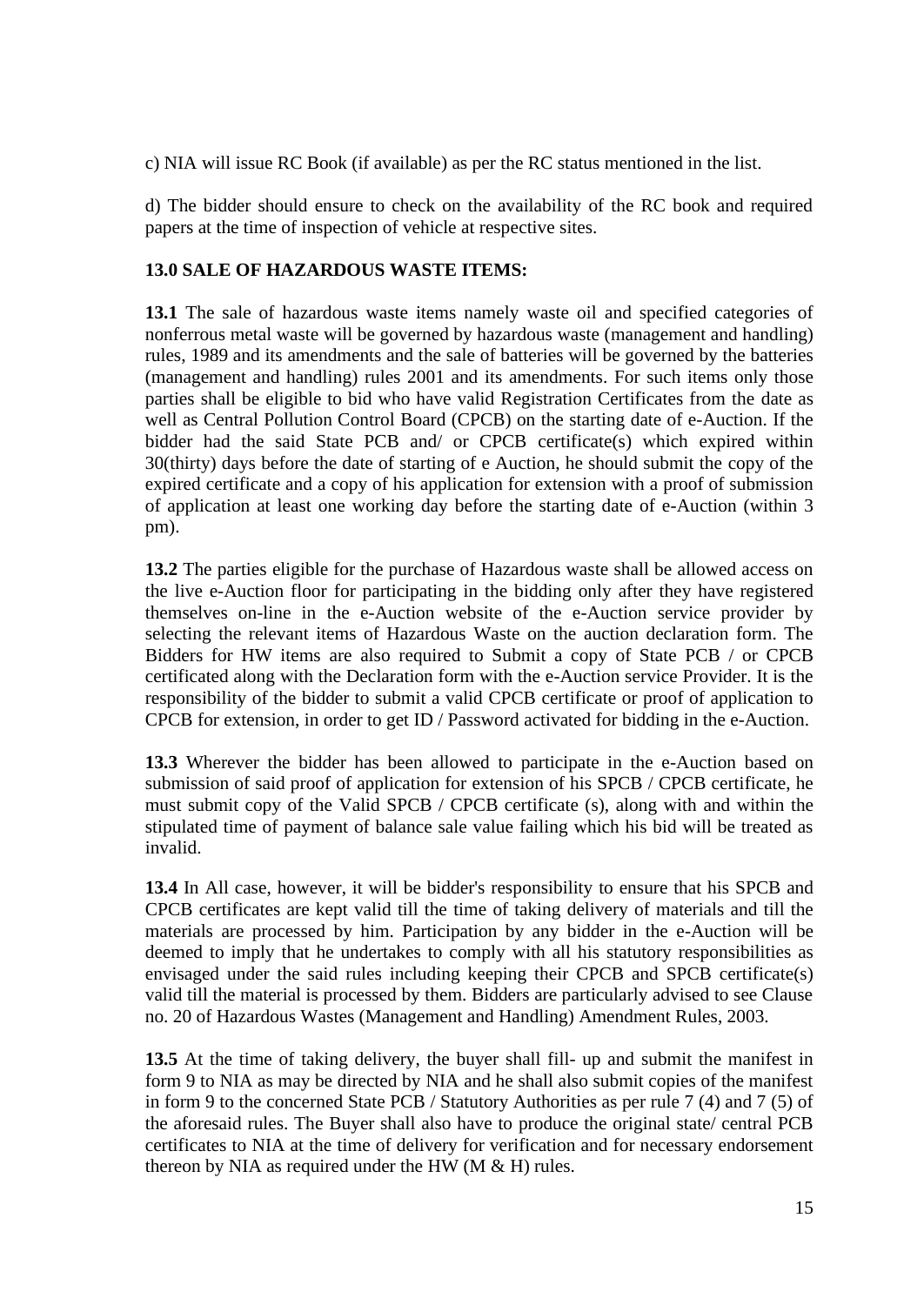**13.6** In case of sale of Waste Oil and specified Non- Ferrous metal waste involving transport of such material to the buyer's plant/ processing unit located in a state other than Maharashtra State where such items are being sold , the buyer must obtain and submit " NO Objection Certificate" from the state PCB where the buyer's plant /processing unit is located, to NIA before taking delivery , failing which the sale will be treated as canceled and further action will be taken, as may be deemed fit, by NIA.

**13.7** In Case of items other than Waste Oil specified categories of Non-Ferrous Metal, Waste and Batteries, which fall under the category of HAZARDOUS WASTE, the sale will be governed by the Hazardous Waste (M & H) Rules, 1989 and its Amendments.

### **14.0 JURISDICTIONS:**

**14.1** The jurisdiction for any dispute / conflicts arising out of or in connection with the agreement between NIA and  $E -$  Auction services provider shall be the courts in Pune.

### **15.0 GENERAL CODITIONS:**

**15.1** The NIA reserves the right / option to produce any such or all such documents offline i.e. by paper hard copy where such situation, warrants, however, excepting the bidding process.

**15.2** The NIA will not be held responsible for authorizing any online payment by the buyer / bidder and subsequent loss or damage caused to that buyer or bidder for such authority.

**15.3** The safe custody of gate pass, challans, authorizing delivery or any such hard copy documents will be the sole responsibility of the buyer once the same are made over to them. The NIA will not be liable for any delay or damage for / mis- placement of any such hard copy document by the buyer.

**15.4** The Bidders (s) shall have no right to issue any addendum to these Buyer Specific Terms and Conditions to clarify, amend, supplement, or delete any of the conditions, clauses or items stated therein.

## **16.0 WORKMEN'S COMPENSATION:**

**16.1** The Bidder shall be responsible for all injury to his persons which may arise from the operations or neglect of himself or of any Sub-Bidder or any of his Sub-Bidder's employees, whether such injury or damage arise from carelessness, accident, or any other cause whatsoever in any way connected with the carrying out of this Contract.

**16.2** The Bidder shall be responsible for all and any expenses arising from any such injury to persons as aforesaid and also in respect of all and any claim made in respect of injury under any acts of Government or otherwise and also in respect of any award or compensation or damages consequent upon such claim.

**16.3** The Bidder shall also fully indemnify the Employer against all claims which may be made upon the Employer, whether under the WORKMEN'S COMPENSATION ACT or any other STATUTE in force during the currency of this Contract or at Common law in respect of any Employee of the Bidder or any Sub-Bidder and shall at his own expense effect and maintain until the **completion of the work, with** "Licensed General Insurance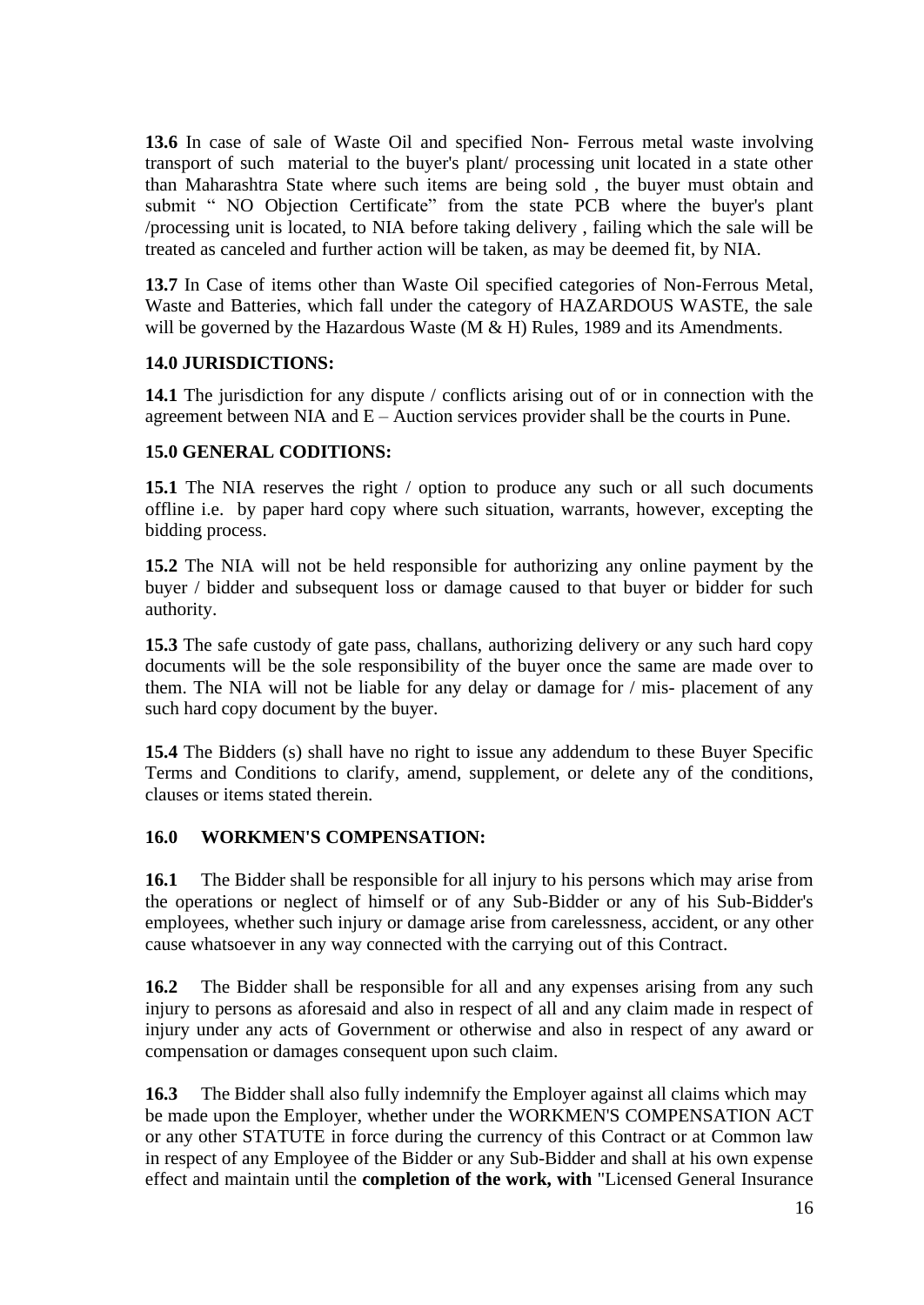Company" a POLICY OF INSURANCE of adequate amount in the joint names of the Employer and the Bidder against such risks and deposit such policy or policies with the employer & renew the same as required from time to time during the currency of the Contract.

**16.4** The Bidder shall be responsible for anything, which may be excluded from the Insurance Policies above referred to, and also for all other damage to any property arising out of or incidental to the negligence or defective carrying out of the Contract.

### **17.0 CANCELLATION OF SALE:**

NIA reserves the right to cancel the sale at any time on the following ground.

- Unsatisfactory execution or performance of the contract by the Buyer.
- For improper behavior of the buyer or by his employees / agents / representatives or breach of the terms and conditions of the contract.
- Or for the reason, whatsoever, as may deem fit to NIA for termination of the contract.
- Nonfulfillment of submission of statutory details, excise & sales tax compliance before dispatch of materials.

#### **Document Required for Registration of Bidders for CPCB/SPCB License holder**

- 1. Registration Original certificate plus certified true copy (original will be returned immediately)
- 2. Authority letter from the holder of the certificate
- 3. Sales tax MVAT Registration
- 4. PAN NO. & GST Reg. No.
- 5. Shop Establishment license
- 6. Photograph of the owner & Bidder
- 7. Application on Company's letterhead
- 8. Declaration Form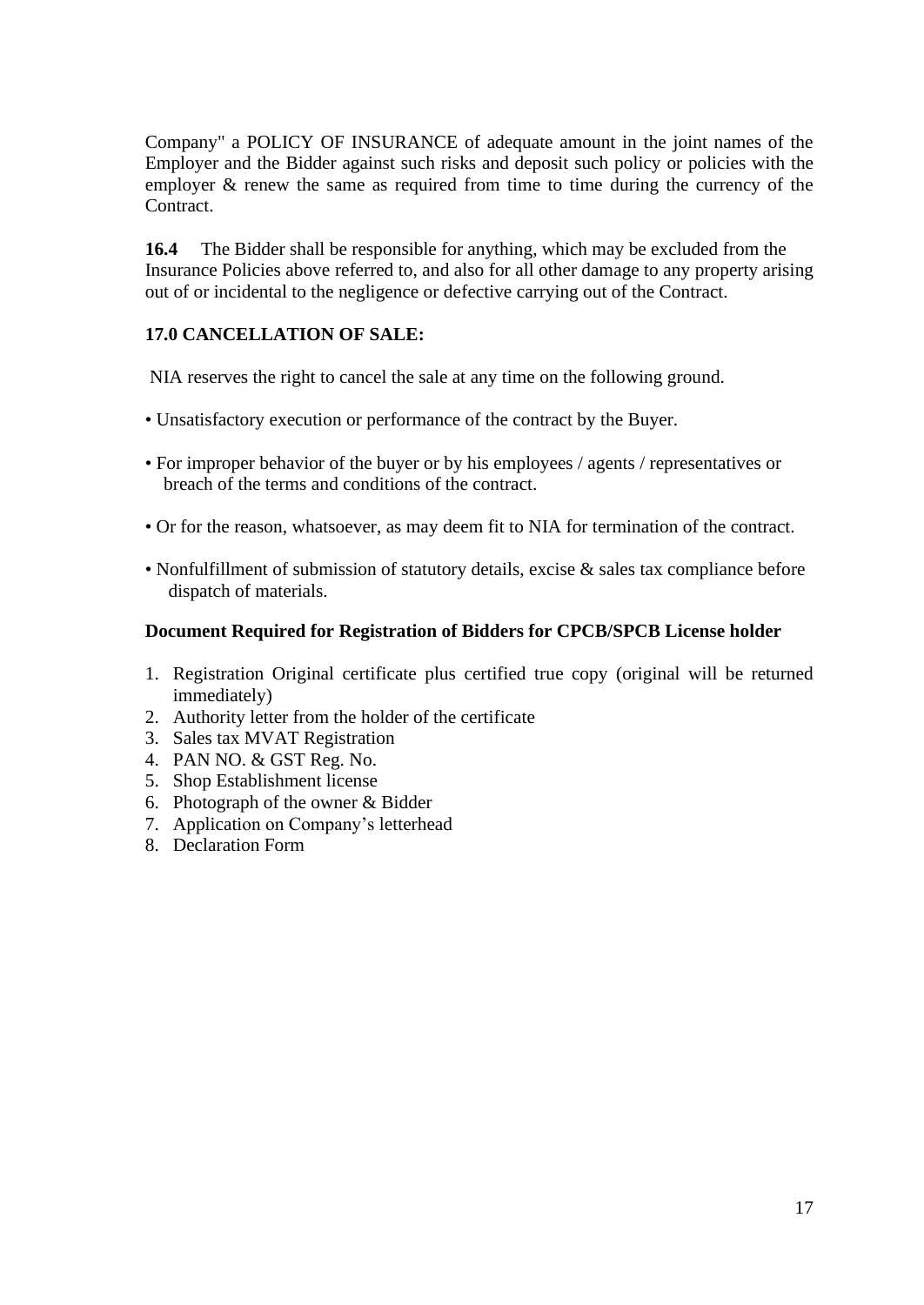### **(On Company Letter Head)**

### **DECLARATION FORM**

 **DATE: \_\_\_\_\_\_\_\_\_\_\_**

**To,**

The Director, National Insurance Academy 25, Balewadi, Baner Road, NIA Post Office, Pune - 411045

#### **Dear Sir,**

I / We, the bidder/s do hereby state that, I/We **have read the entire terms and conditions of the On-line e-auction catalog for** Sale including the disclaimer clauses and **understood them fully**. I/We, hereby unconditionally agree **to conform** with and **bound by** the said terms and conditions and agree to take part in the On-line Auction for sale of enlisted Scrap Materials in e-auction by NIA **on 10.06.2022.**

I / We further declare that I/We intend to purchase the above-referred material from NIA for our own use / business and that the information revealed by me / us in this acceptance form is true and correct to the best of my knowledge & our belief. I / We understand and agree that if any of the statement / information revealed by me / us is found to be incorrect and /or untrue, the bid/s submitted by me / us **is liable to be cancelled and in such case the Earnest Money Deposit paid by me / us is liable to be forfeited by the**  seller and the seller will be at liberty to annul (cancelled) the offer made to me/us at any point of time.

I/We also agree that after my / our offer / bid placed by me / us for purchase of the scrap material is accepted by NIA and I/we fail to accept or act upon the terms & conditions of the offer letter or am / are not able to complete the transaction within the time limit specified in the e-auction / offer letter for any reason whatsoever and / or fail to fulfill any / all the terms & conditions of the e-auction catalog and offer letter, **the Earnest Money Deposit and any other monies paid by me / us along with the tender and thereafter, are liable to be forfeited by the seller** and that the seller has also a right to proceed against me / us for specific performance of the contract, if so desired by NIA.

#### **The decisions taken by representatives of NIA shall be binding on me /us.**

I also undertake to abide by the additional conditions if announced during the auction including the announcement of correction in catalogue and/or additions or deletions of items being offered for sale.

I note with due care that the **"Antares Systems Ltd. (Tender wizard),"** shall be making the announcements of correction with the consent and knowledge of NIA and **"Antares Systems Ltd. (Tender wizard),"**. shall not be liable for this last-minute change.

**Signature of Authorized Signatory with Name and Company Seal**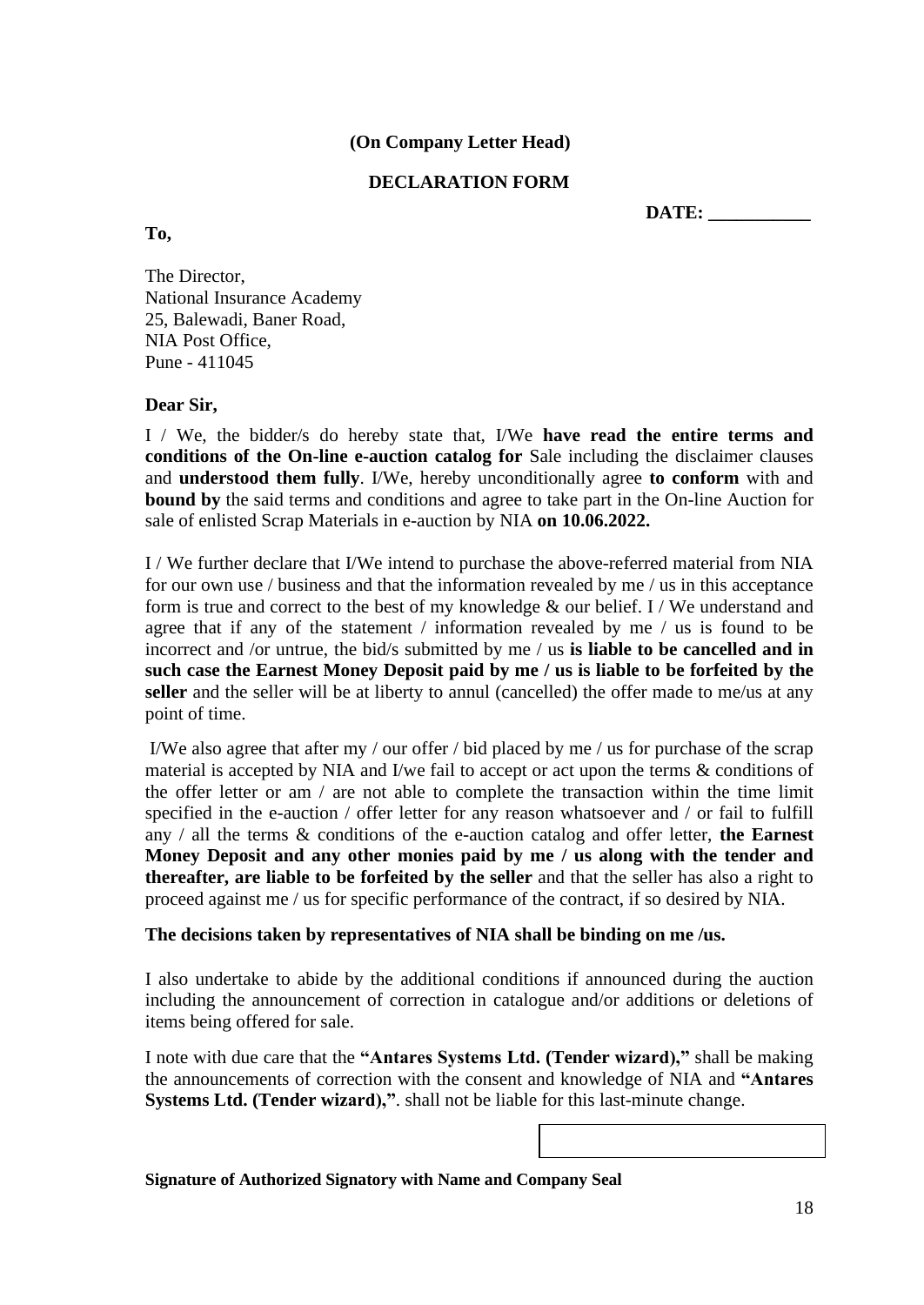**USER ID** *(if exists)* **\_\_\_\_\_\_\_\_\_\_\_\_\_**

**Person / concern / firm / company in whose name the material is / are to be purchased. ………………………………………………………………………………………….......**

**\_\_\_\_\_\_\_\_\_\_\_\_\_\_\_\_\_\_\_\_\_\_\_\_\_\_\_\_\_\_\_\_\_\_\_\_\_\_\_\_\_\_\_\_\_\_\_\_\_\_\_\_\_\_\_\_\_\_\_\_\_\_\_\_\_\_\_\_\_\_\_**

**Contact Person(s) \_\_\_\_\_\_\_\_\_\_\_\_\_\_\_\_\_\_\_\_\_\_\_\_\_\_\_\_\_\_\_\_\_\_\_\_\_\_\_\_\_\_\_\_\_**

#### **Designation \_\_\_\_\_\_\_\_\_\_\_\_\_\_\_\_\_\_\_\_\_\_\_\_\_\_\_\_\_\_\_\_\_\_\_\_\_**

**\_\_\_\_\_\_\_\_\_\_\_\_\_**

*(In case of company/firm, give, in addition, names of key Directors/ Partners)*

### **Address**

**\_**

| Phone No. | Mobile No. | Fax No.- |
|-----------|------------|----------|
|-----------|------------|----------|

**E-Mail** 

**GST Reg. No. \_\_\_\_\_\_\_\_\_\_\_\_\_\_\_\_\_\_**

**PAN No. (***self-attested photocopy to be submitted***) \_\_\_\_\_\_\_\_\_\_\_\_\_\_\_\_\_\_\_\_\_\_**

### **Are you familiar with e- Auction / On-line bidding? YES/NO**

*If NO, attending a Mock e-Auction with prior appointment is mandatory. And in an event the Mock e-Auction is not attended, NO COMPLAINTS will be entertained.*

| Lot<br>No. | <b>E-Payment</b><br>details. | <b>Bank Name</b> | <b>Branch</b> | <b>Dated</b> | <b>Pre-Bid</b><br><b>EMD</b><br><b>Amount</b> |
|------------|------------------------------|------------------|---------------|--------------|-----------------------------------------------|
|            |                              |                  |               |              |                                               |
|            |                              |                  |               |              |                                               |
|            |                              |                  |               |              |                                               |
|            |                              |                  |               |              |                                               |
|            |                              |                  |               |              |                                               |
|            |                              |                  |               |              |                                               |

**Signature of Authorized Signatory with Name and Seal.**

\_\_\_\_\_\_\_\_\_\_\_\_\_\_\_\_\_\_\_\_\_\_\_\_\_\_\_\_\_\_\_\_\_\_\_\_\_\_\_\_\_\_\_\_\_\_\_\_\_